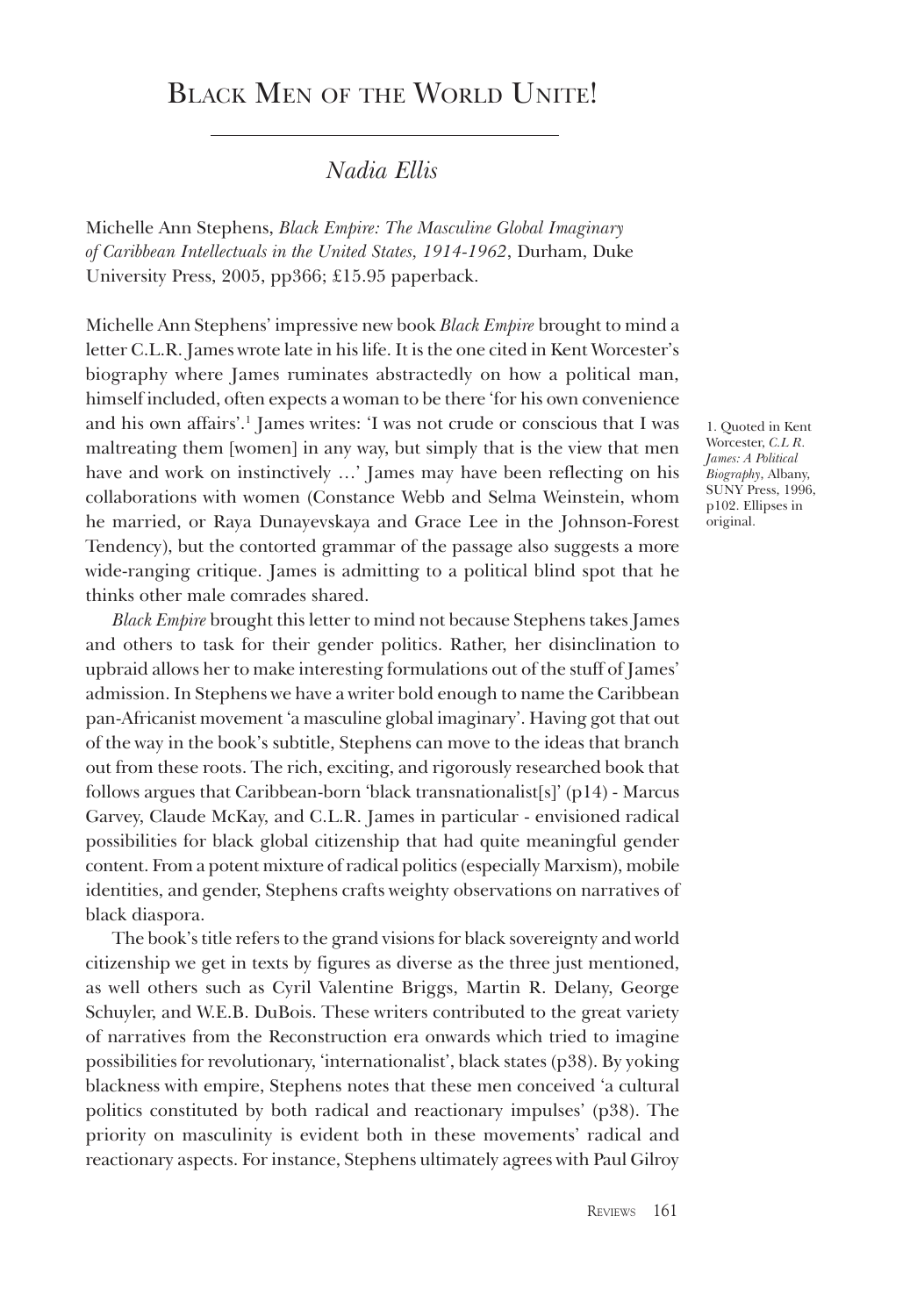that Garvey's appropriation of imperial aesthetics were 'fascistic' (p100). But she also sees his spectacles as parodic, and therefore in some way subversive, of the masculine militarism of European colonialism (pp97-99). Claude McKay's community of male vagabonds in Marseilles excludes women - whilst also leaving space for the disruption of gender and sexual norms. Like the ultimate paradox that underlies Stephens' understanding of these intellectuals - that they stood both for black citizenship and for heterogeneous transnationalism - the masculinity of pan-Africanism was multivalent and complex.

The most innovative, and the clearest, contribution Stephens makes in this book is to perform gender analyses together with analysis of geography, nationalism, and diaspora in black transnationalist movements. Stephens writes after important readings of gender and black intellectualism by such critics as Carol Boyce Davis, Hazel Carby, Belinda Edmondson, and Brent Hayes Edwards - all of whom are accounted for here. She moves the debate forward by the sheer comprehensiveness of her analysis. Gender and sexual considerations are brought to bear on issues of Caribbean and postcolonial nationhood in a rigorous manner. While suppressed femininity and homoeroticism were always evident in the narratives produced by West Indian nationalists, these are only now receiving full readings.<sup>2</sup> Stephens makes a significant contribution to this emerging field here.

Stephens begins by tracing the influence of early twentieth-century models of masculinity (in the first chapter), and the impact of nineteenth-century tropes of the home (in the second chapter) on to her idea of the black global imaginary. Her readings of Dubois' and Schuyler's novels *Dark Princess* and *Black Empire* elegantly set the stage for the book's key ideas. Both these novels are racial romances, where the dream of educated black rule in pre-World War I America is evoked and transmuted into a newer vision of mobile, multi-racial governance, gathered in Europe and then diffused throughout the Atlantic. The heroes of these narratives combine 'anticolonialism and transnationalism with the discourse of the New Negro' (p72) to lay the ground for the three major figures of Stephens' study.

The chapters on Claude McKay make astute use of affective categories to deepen our understanding of *Home to Harlem* and *Banjo*, and indeed of McKay's cultural politics. Lingering associations of the nation with the home mean that several of McKay's characters exhibit an 'aversion to nationalism and domestication' both, each as signs of the other (p190). Stephens writes:

As the character Ray develops over the course of the novel, it also becomes clear that his romance of the race is primarily a romance between men; in *Home to Harlem* Ray is the figure who offers the explicit critique of heterosexuality as a formation serving to domesticate the black male subject within the nation-state (p150).

Ray's move from New York to Marseilles in *Home to Harlem* and *Banjo*'s community of drifters in the French port imply a turn away from the

2. For a recent example see Rhonda Cobham's lengthy essay on McKay. 'Jekyll and Claude: The Erotics of Patronage in Claude McKay's *Banana Bottom*', Cindy Patton and Benigno Sánchez-Eppler (eds), *Queer Diasporas*, Durham, Duke University Press, 2000, pp122- 153.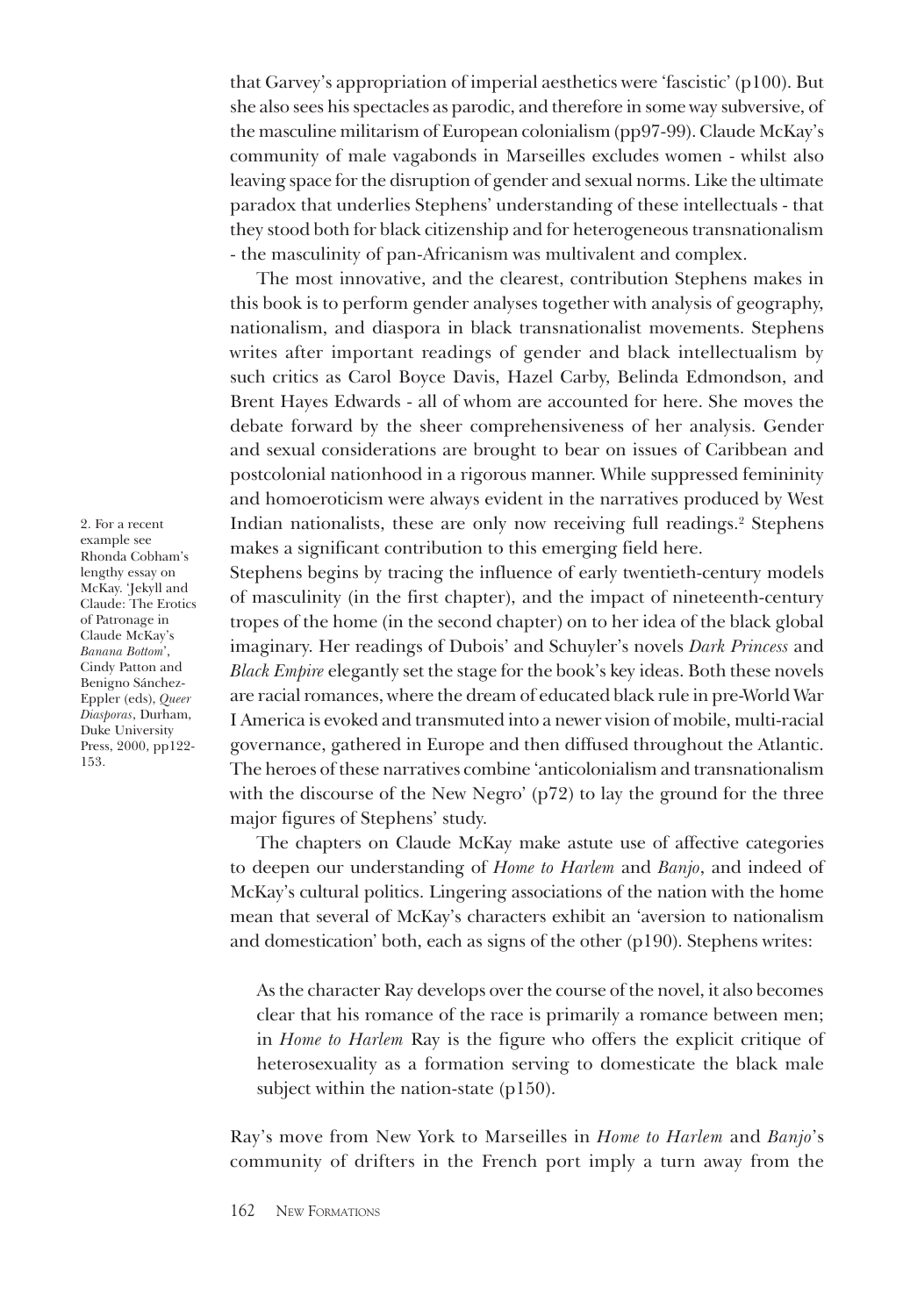domestic, feminised space of home and towards the construction of nascent (and masculine) transnationalism. Theirs is not mere negation, but rather an attempt to define something quite difficult: community in the company of men where 'race and nation are ultimately resolved as noncategories' (p190). France played a key role in McKay's global imagination, but Stephens also argues that the writer's romance for revolutionary Russia meant that his 'referent for the international was often Orientalist' (p172). This orientalist inclination converges on homoeroticism in an early McKay narrative like 'The Little Sheik'. Stephens goes on to show how McKay's sense of horror at the brutality of World War I combined with a sense of blacks' putative exclusion from civilization lent a unique (often ironic) perch from which to observe and critique: McKay writes in *Banjo*  of 'Italians against French, French against Anglo-Saxon, English against German, the great *Daily Mail* shrieking like a mad virago … Oh it was a great civilization indeed, too entertaining for any savage ever to have the feeling of boredom' (quoted in Stephens p190).

 Civilization was a buzzword for C.L.R. James, too: he was as enamoured with the ideal of the Victorian gentleman as he was critical of European global hegemony. And as Stephens writes, for James '[t]he problem of the Negro was a problem for world civilization as a whole' (p225). His study of American civilization, no less than his research into the Haitian Revolution, emphasized James' fascination with the former slave's relationship to the state. Certainly Toussaint L'Ouverture (and his proxy on the London stage, Paul Robeson) embodied the ideal of the black emperor when James dramatized *The Black Jacobins* in the 1930s, and again in the 1960s (pp205-210). But Stephens also shows that James highlights the fugitive slave and the whale harpooner as two particularly American figures which represent the desire and potential for true national *fraternité*. The men aboard the *Pequod* in Melville's *Moby-Dick* also demonstrate the pleasures of multiracial male community. In Ishmael, James sees the American intellectual who 'step[s] outside of the domestic sphere of the United States and enter[s] into a hands-on working dialogue with colonial intellectuals of color' (p246). James' reading of the relationship between Ishmael and Queequeg shows he was alive to how profoundly homoeroticism informed this most influential allegory of nationalism. Referring to a sketch entitled 'Negroes, Women, and Intellectuals', Stephens notes that James wrestled with developing this line of thought in future writing, wondering 'what to write, how far to go, and whether to write' at all about (homo)sexuality (quoted in Stephens p247). The book he planned to develop out of the essay was never written. But as Stephens shows, James' writing on America was increasingly insightful about how gender, as well as class and colour, comprised borders to be crossed on to the way to true statehood. In America James detected a great, patriarchal, monomaniacal structure beneath which lay the impulses for true transnationalism. After he was detained in Ellis Island and forced to leave the States, he was unsurprisingly disillusioned and suspicious about America's role in the Caribbean.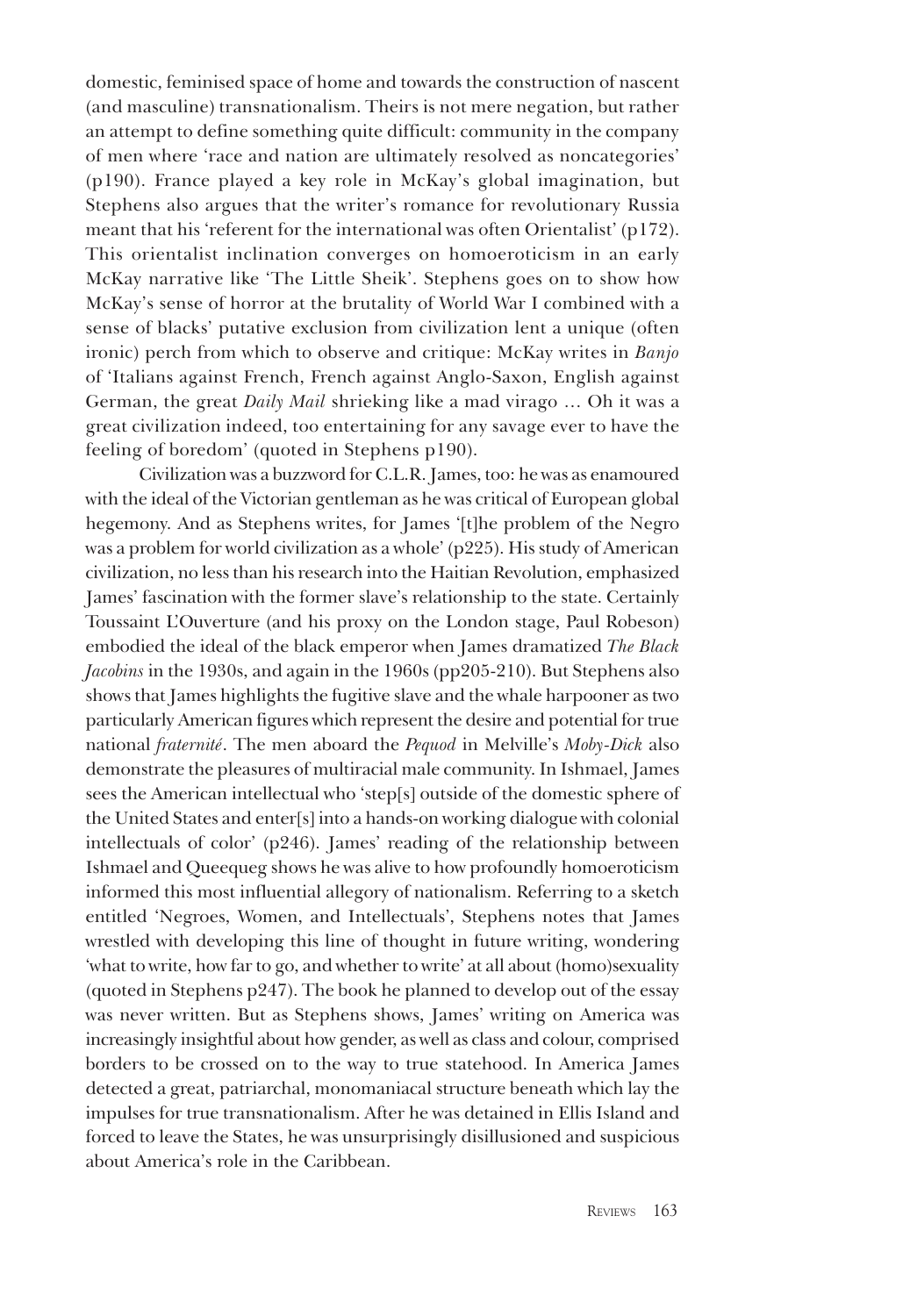Two chapters on Garvey re-read the famous Jamaican organizer in the wake of now-standard charges of essentialism, nationalism, and conservatism. Though characteristically astute, Stephens' re-visioning of this most polarizing of black nationalists is not wholly convincing. Following Ann McClintock, she argues that the racial spectacle Garvey manifested in his imperial dress, mass demonstrations, and Black Star Line of ships, amounts to 'a fetishistic performance of blackness' and 'the fetishization of an imaginary black state' (p83). For Stephens, Garvey's emphasis was global, not nationalistic. His travels throughout the Americas and Europe convinced him not so much of the need for a fixed black nation located in Africa, as for the necessity of free mobility for black subjects. This counter-intuitive thesis is well supported by Stephens' reading of Garvey's speeches and her re-assessment of the Black Star Line. I am less sure, however, of the use to which Garvey put the racial and national fetish:

In Garvey's performance of the role of the black emperor, it was the proud European empires, not the black Brutus Jones [of Eugene O'Neill's play *The Emperor Jones*] whose nakedness was ultimately revealed … Empire's political unconscious is revealed by the colonial subject who sees beneath the robes and masks of statehood to the fetishes of racial nationalism that lie beneath the skin … (pp96-7).

And yet, as Stephens shows, Garvey loved those robes. His adornment was not only ironic mimicry but also a serious belief in the importance of spectacle in self-governance: 'Garvey put the black emperor back in his robes and used the language of civilization to assert not just the Negro's manliness but his stateliness' (pp79-80; see also p98). Furthermore, the function of disavowal in Garvey's fetish is slightly unclear, making the psychoanalytic approach here deeply suggestive but not definitive. Stephens argues that 'the suppressed woman of color' becomes 'the repressed figure for the excess, the multiplicity, hybridity, and multinationality inherent in transnational blackness' (p83). This suggests it is the femininity of nationhood that is disavowed in Garvey's fetishistic performances. But it remains to be clarified precisely how Garvey's imperial garb subverts European nationalism whilst simultaneously promoting black transnationalism.

Despite this, Stephens' book succeeds in shedding new light on these important and familiar figures. Garvey, McKay, and James each imagined multiracial democracy in the context of travel across complex geographies, profound readings of world history, and sophisticated appropriations of the language of European revolution and nationalism. Ironically, each found his own travel at one point or another curtailed by governments. Stephens' use of biography and history enliven her insights into the way imperial discourses on gender and nation trailed in the wake of these figures' imagined 'black ships of state' (p8). Stephens covers a lot of ground here,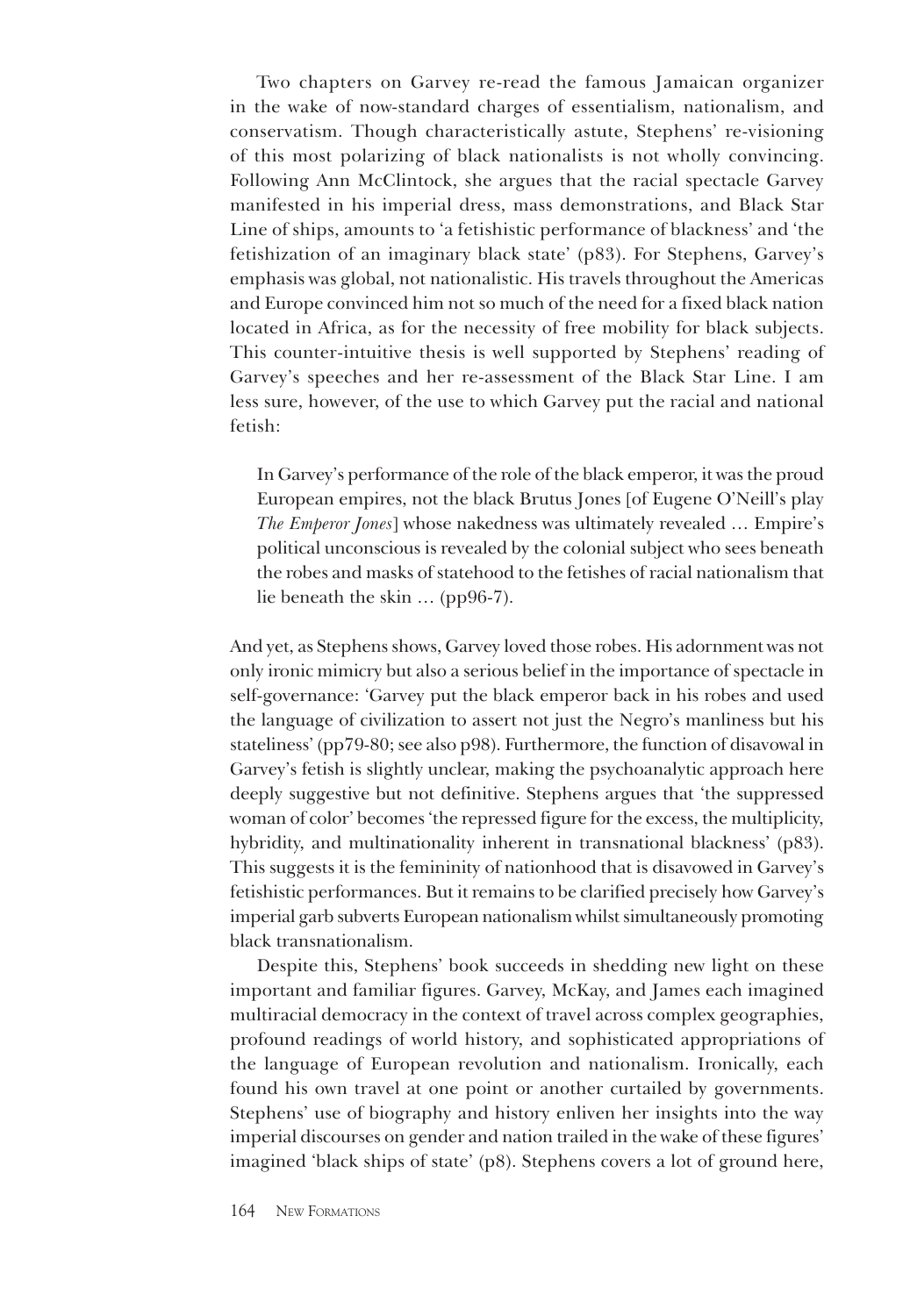in fact more ground than the careful periodisation in the book's subtitle suggests. Though the outbreak of war in 1914 and the independence of Jamaica and Trinidad in 1962 are important benchmarks, she also works through earlier and later accounts of global politics. In a way, *Black Empire* spans from the New Negro to Hardt and Negri, from *Moby-Dick* to Guantanamo Bay. For the most part, however, this is a comfortable reach. Her serious and innovative analyses of gender and sexuality are exciting developments at the conjunction of Atlantic, American, and postcolonial studies.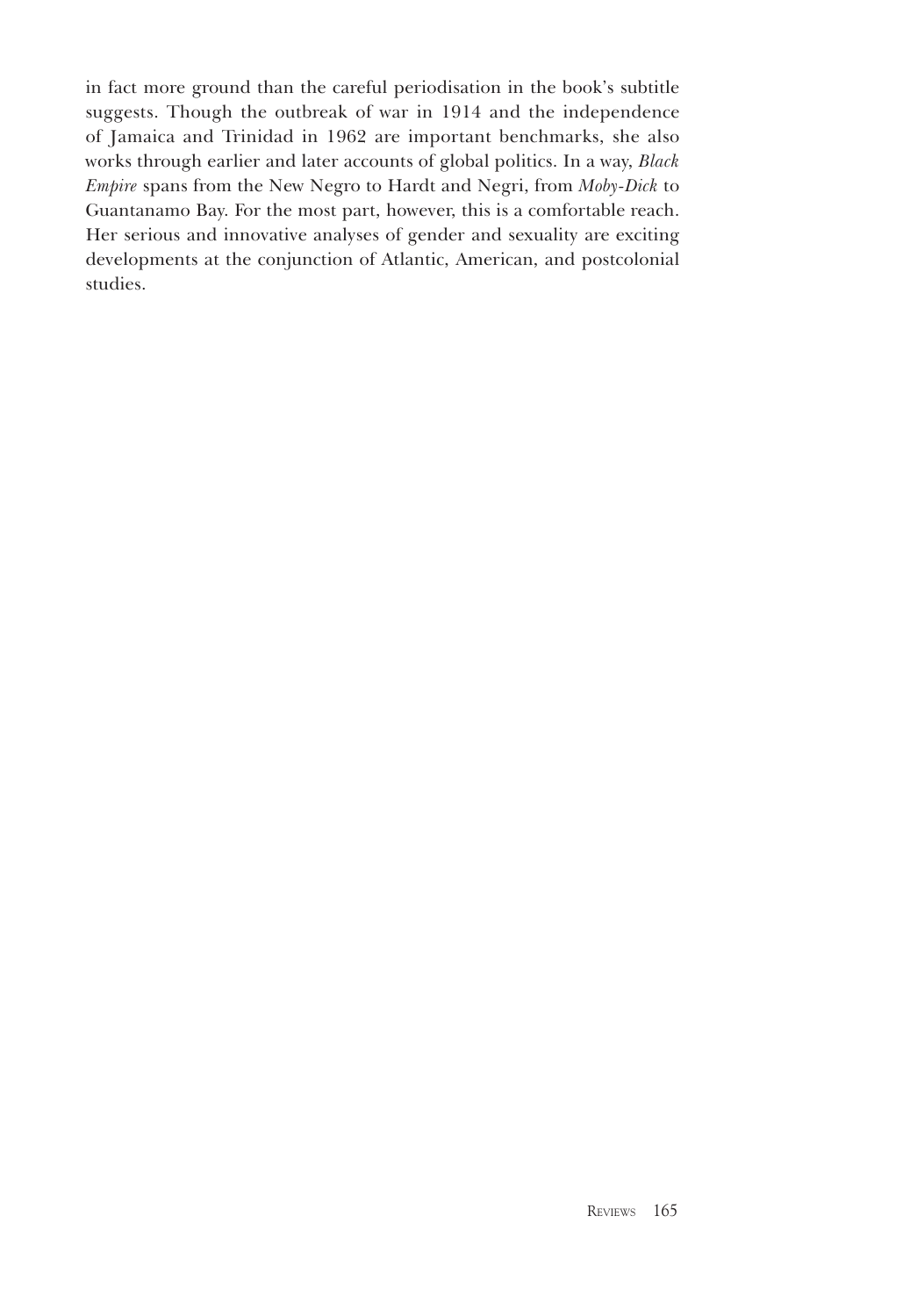# A Life Less Ordinary

### *Joe Moran*

Michael Sheringham, *Everyday Life: Theories and Practices from Surrealism to the Present*, Oxford University Press, Oxford, 2006, pp448; £55 hardback.

In recent years, there has been a series of ground-clearing works in what is now called 'everyday life studies'. These works have sought to emphasize the range and richness of writings on the quotidian. Books by Michael Gardiner and Ben Highmore, for example, have shown that the everyday is a central concern in the work of many twentieth-century continental thinkers.1 Michael Sheringham's engrossing book is more specific and detailed in focus, stressing instead 'the coherence of an intellectual tradition' (p6) within a particular country and period. It aims to show how the thoroughgoing analysis of *le quotidien* (a word which has rather more precision than the English 'everyday') developed in France in the decades after the Second World War.

*Everyday Life* seeks to provide 'a genealogy for the remarkable "explosion" of interest in the everyday that characterized French culture in the 1980s and 1990s' (p14). The bulk of the book offers readings of four key theorists: Henri Lefebvre, Roland Barthes, Michel de Certeau and Georges Perec. It deals with the period between 1960 and 1980 as 'a phase of active, if often invisible, invention' in the theorization of everyday life in France, when these writers produced their key works. The book's final chapters focus on the period from 1980 to 2000 and beyond, a phase of 'practice, variation, and dissemination' (p6) of these earlier theories and writings.

Sheringham begins by tracing how his four key authors drew on an earlier tradition of thinking about the everyday in the work of writers like André Breton, Michel Leiris and Raymond Queneau, as well as non-French thinkers such as Heidegger, Benjamin and Lukács. Sheringham argues that, unlike some of these earlier authors, the tradition of quotidian writing that emerged with Lefebvre refused 'to polarize the ontological and the ontic, and reject[ed] the separation between background banality and momentary illumination' (p371). Through the use of cross-referencing and biographical background, Sheringham makes a compelling case that his four writers influenced each other greatly, particularly in their attempts to find a way out of the theoretical impasse of scientific sociology in the 1960s, with its suspicion of subjectivity and lived experience.

Sheringham goes on to argue that the pioneer works of 'proximate ethnography' - the most familiar example to English readers being Marc Augé's work on the Paris métro - used this earlier work on the everyday as a way of responding to the crisis of intellectual authority in traditional anthropology. But the theorization of the quotidian also had an impact

1. Michael E. Gardiner, *Critiques of Everyday Life*, London, Routledge, 2000; Ben Highmore, *Everyday Life and Cultural Theory: An Introduction*, London, Routledge, 2002; Ben Highmore (ed) *The Everyday Life Reader*, London, Routledge, 2002.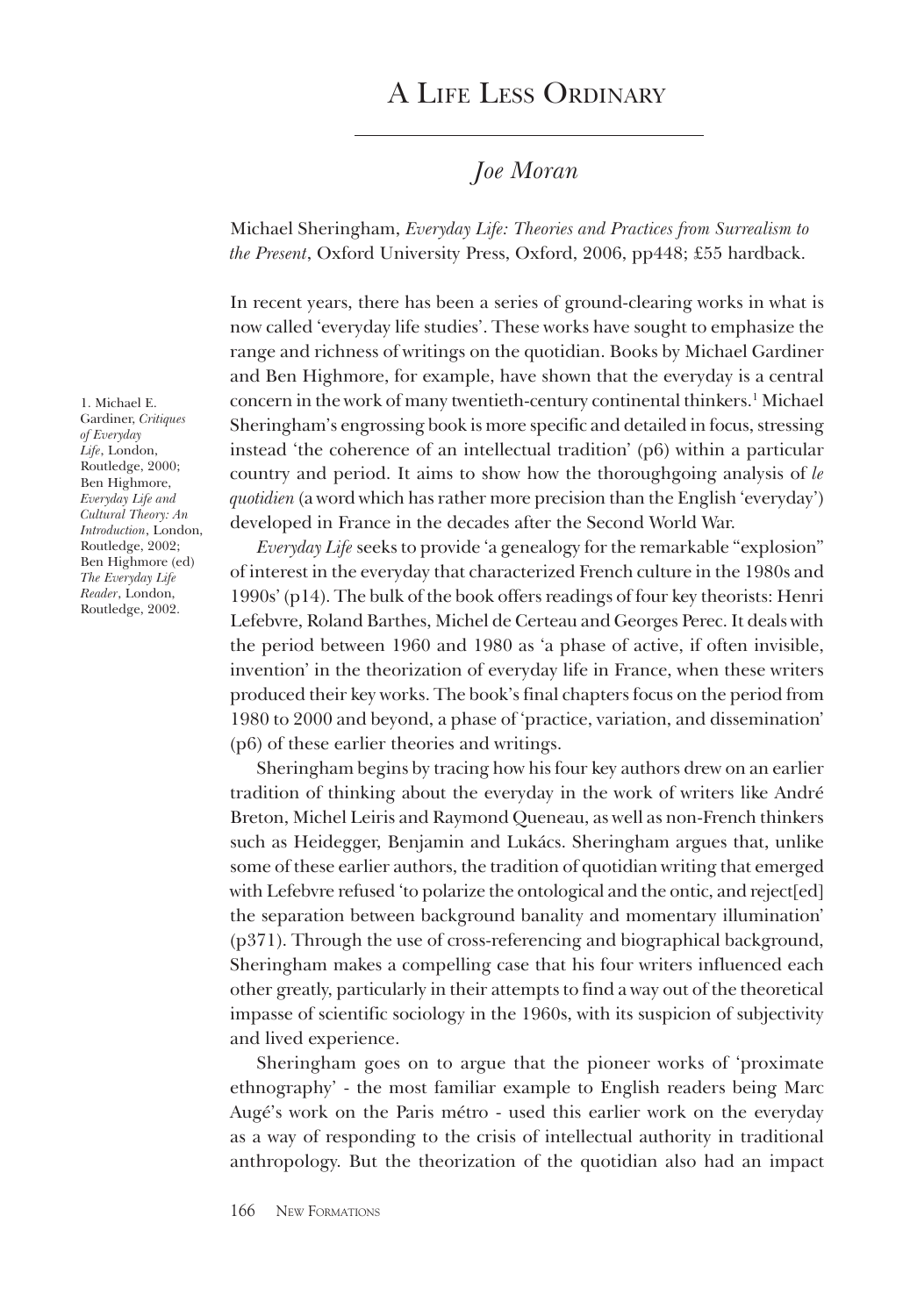beyond academia, in the work of imaginative authors and artists in the 1980s and 1990s. Sheringham shows how it fed into the work of artists (Sophie Calle, Christian Boltanski) novelists (Jean Echenoz), poets (Anne Portugal), theatre practitioners (the 'théâtre du quotidien' of Michel Vinaver and Michel Deutsch) and unclassifiable non-fiction writers (Annie Ernaux, Jacques Réda).

By delineating an intellectual tradition in this careful way, reading all the works in the original and providing his own translations for the reader, Sheringham is partly aiming to address a deficiency in Anglo-American cultural studies which tends to select particular aspects of this tradition for its own purposes. Michel de Certeau's notion of reading as 'poaching', for example, has been used in Anglophone cultural studies as a model for the semiotic inventiveness of the consumer. This work has thus tended to contrast the creative practices of everyday life - watching television, listening to personal stereos, shopping in malls - with the dull monotony of quotidian routine.

Sheringham makes clear instead that Certeau's work is 'not about popular culture, nor is it a study of consumer behaviour' (p213). He discusses the specifically French influences on Certeau's work, not only the obvious (Foucault's *Discipline and Punish*) but also lesser-known texts such as Marcel Detienne and Jean-Pierre Vernant's *Les Ruses de l'intelligence: la métis des Grecs* (1974). He also outlines the political (and not merely micropolitical) context for Certeau's work, particularly in relation to Michel Maffesoli's rival, politically quietest manifesto, *La Conquête du présent: pour une sociologie de la vie quotidienne* (1979).

Sheringham assumes a certain acquaintance with the work of his key figures in his English-speaking readers, and spends more time on texts which will be less familiar to them. He largely ignores *Mythologies*, moving on instead to two works - *The Fashion System* and *The Empire of Signs* - which reveal Barthes's desire, shared with his other three main authors, '*not* to limit the sphere of the everyday to the false consciousness of consumerism' (p176). On the same principle, Sheringham focuses mainly on the second volume of Lefebvre's *Critique of Everyday Life* (published in English in 2002) rather than the first (translated in 1991). Oddly, though, he spends little time on the final, third volume of the *Critique*, which has just been published in English.

Sheringham seems particularly interested in the second volume because it is here that Lefebvre sets up the investigation of everyday life as a dissident tradition to sociology, social psychology and social anthropology (p174). Throughout Sheringham's book there is a tension between two different ways of registering and engaging with the everyday: the 'sociological-ethnographic' and the 'philosophical-aesthetic' (p354). As a textual critic, his sympathies and interests seem to lie more with the latter. The everyday, as delineated by his reading of these writers, is defined above all by its openness, ambiguity and indeterminacy. It incorporates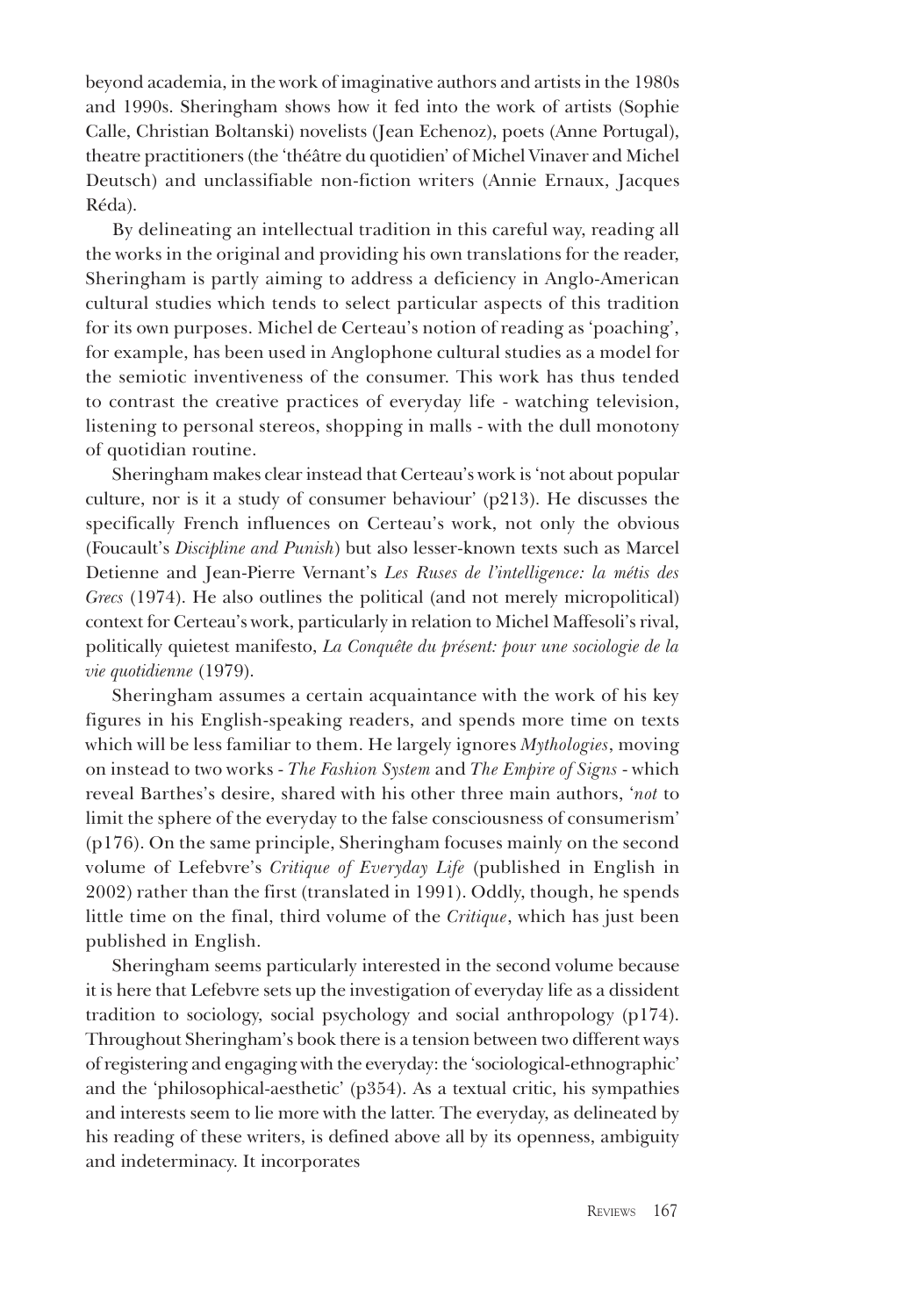continuity but also change, repetition but also variation and evolution. It is made up of routines, but major events … are also part of its fabric, as are festive moments, 'mini-fêtes'. It is universal … but also variable, inflected by climate, class, and gender (p300).

The everyday is also 'at once individual and collective, anonymous and embodied, spatial and temporal' (p260). Its seminal site is the street, a place that in the work of several of these authors is 'poised between public and private spheres, a space where the intimate and personal is anonymized through chatter and hearsay' (p19).

The fluidity of the everyday, and its taken-for-granted, generic quality, mean that the central question is how it can be represented. The problem, as Lefebvre argued of the Surrealists, is that 'if we go too far, the everyday ceases to be itself: it becomes the exceptional, the exotic, the marvellous' (p23). There is a tendency to analyse the everyday according to some notion of predetermined significance. Anthropologists might try to distinguish between meaningful ritual and mundane habit; sociologists might try to quantify daily life, only to find that '*quotidienneté* dissolves (into statistics, properties, data) when the everyday is made an object of scrutiny' (p360). Sheringham argues that his authors were instead fundamentally concerned with the question of representation, and sought a mode of analysis that would reflect the elusiveness of the everyday itself.

Sheringham sees the French writing and art of the quotidian that emerged at the end of the millennium as a similar engagement with the problem of form. Here the novel makes way for a hybrid, documentary-style genre melding autobiography, journal writing and travel literature. The favoured mode of many of these younger writers is the essay, which from Michel de Montaigne onwards has resisted the systematizations of science and scholasticism in 'solidarity with the concrete, run-of-the-mill, experience of the ordinary mortal' (p48).

The master of this self-reflexive, essayistic form is Georges Perec, and Sheringham clearly sees one of his tasks as being to restore Perec to his rightful place in this intellectual tradition. Perhaps because his work is lighter and more playful in tone, it has received less attention than Lefebvre, Certeau and Barthes, particularly in Anglophone criticism. The writer Gilbert Adair did produce an Anglicized reworking of *Je me souviens* in his book *Myths and Memories* (1986), which also sought to introduce Barthes's *Mythologies* to nonacademic English readers, but Perec's work remains relatively obscure.

Many of Perec's stories and essays include encyclopaedic listings of places, objects and sensations. In *Espèces d'espaces* (1974), he makes a series of inventories of his bedroom, apartment and neighbourhood, and encourages his readers to think critically about how streets are named, houses are numbered and cars are parked: 'You must set about it more slowly, almost stupidly. Force yourself to write down what is of no interest, what is most obvious, most common, most colourless'. The aim of these exercises is to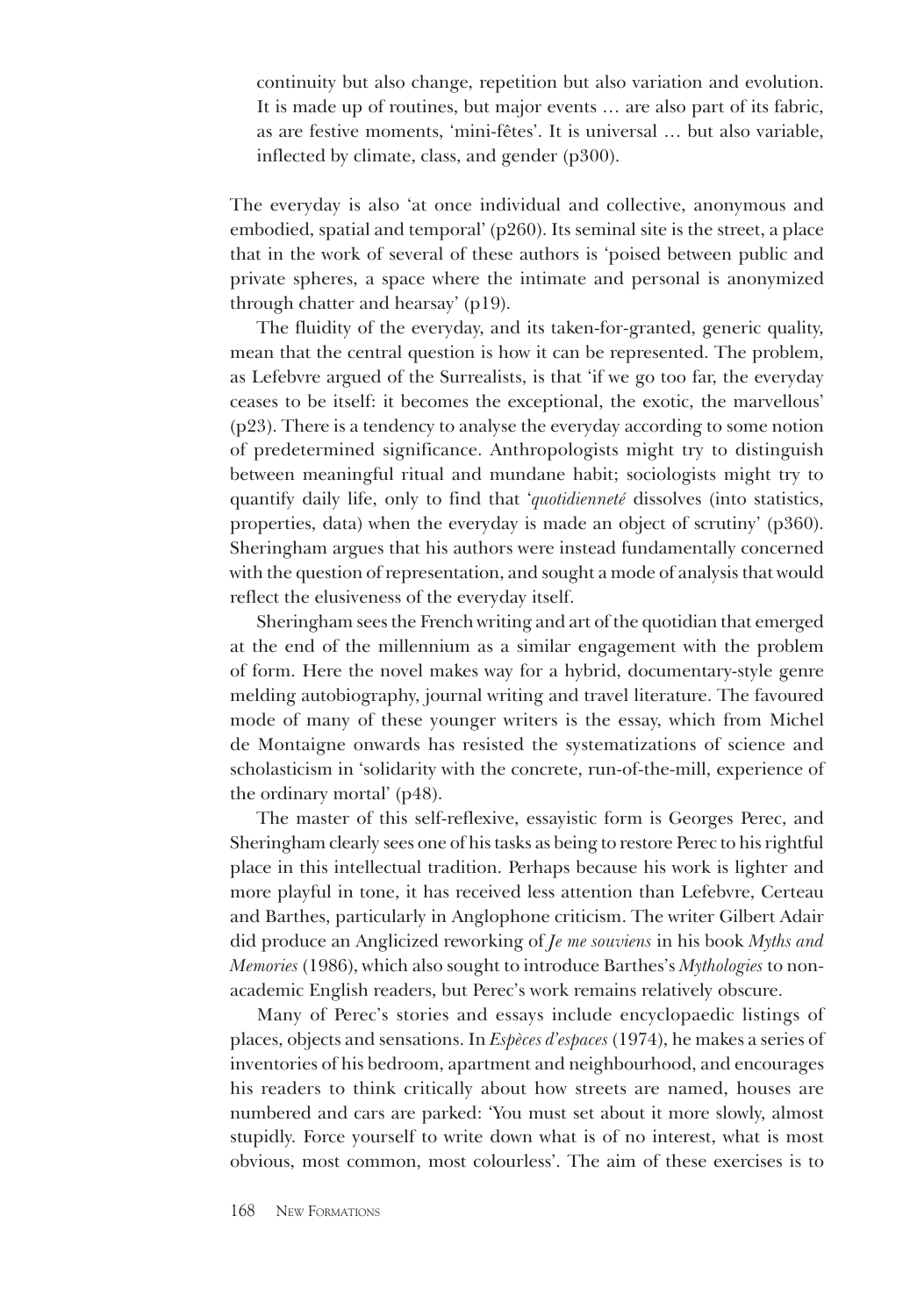access what Perec calls 'the infra-ordinary', the sphere of existence that lies beneath notice or comment, and within which 'we sleep through our lives in a dreamless sleep'.2 In order to access this sphere, the world has to be observed as neutrally and contemplatively as possible, without pretensions or prejudgements.

Behind the deceptive simplicity of Perec's work, its 'two-way interaction between the work of attention and the generation of categories and oppositions' (p264), Sheringham argues that he is as politically and intellectually engaged as Lefebvre, Barthes and Certeau. In *Je me souviens*, a kind of ritualistic incantation of banal generational memories, Sheringham suggests that Perec uses the everyday as a route to a cultural memory stripped of sentimentalized nostalgia (pp259-60).

Sheringham sees Perec's influence in the genre of quotidian travel writing that emerged in France in the 1980s and 1990s: Julio Cortazar and Carol Dunlop's account of their journey from Paris to Marseilles in a Volkswagen camper van, Jean Rolin's adventures in the Parisian *banlieues*, Jacques Réda's attempt to walk the line of the Paris meridian, and François Bon's and François Maspero's journeys on commuter trains. Like Perec, these authors treat routine journeys as intrepid adventures, and establish apparently arbitrary ground rules for each project as a way of engaging with the everyday, a sphere which necessitates indirection and generic instability in order to apprehend it.

Sheringham clearly has more sympathy with this genre of quotidian writing than the popular works of philosophy which have been most English readers' encounter with the post-Perequian tradition, and whose nearest English equivalent are probably the works of Alain de Botton. Philippe Delerm's bestselling *La Première Gorgée de bière et autres plaisirs minuscules*  (1997), translated as *The Small Pleasures of Life* (1998), consists of a series of brief essays on daily pleasures such as shelling peas, reading on the beach or travelling on an old train. Delerm has also produced children's books which, in a tone not markedly different from the adult versions, decode the delights of eating a hamburger, appearing in the school play or doing homework at the kitchen table. Even more successful in Britain have been Roger-Pol Droit's *101 Experiments in the Philosophy of Everyday Life* (2003) and *How Are Things? A Philosophical Experience* (2005). Droit devises a series of Perequian experiments, such as counting to a thousand or taking the métro without having a specific destination in mind, which are all designed to bring about a 'petit déclic' (little jolt) in how we see the world. At turns charming and banal, they view the everyday as a 'gateway to the sublime' (p357) in a way which has more in common with self-help books than the critical tradition that Sheringham is examining.

Sheringham's book is so obviously steeped in French writing and culture that his brief discussions of Anglo-American texts at the end - the film *Groundhog Day*, Lou Reed's song, 'Perfect Day', and the work of the philosopher Stanley Cavell - seem slightly intrusive. I would also like to have read more about the shifts in French political and cultural

2. Georges Perec, *Species of Spaces and Other Pieces*, John Sturrock (ed and trans), London, Penguin, 1999, p50 and p210.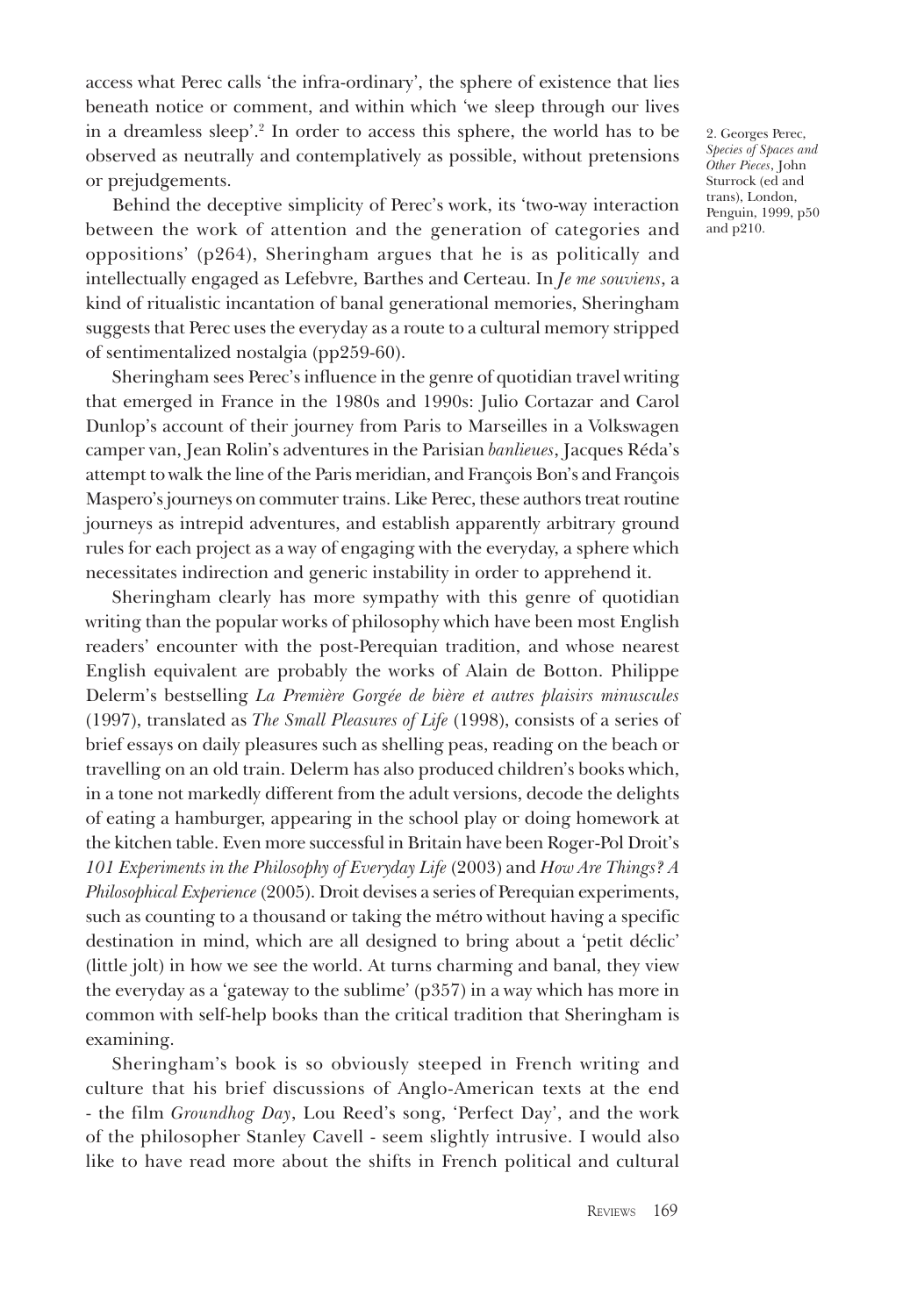life over the last few decades which might have necessitated new ways of theorizing the everyday, rather than simply the passing on of an intellectual tradition. The Lefebvrian tradition of writing about the quotidian centred on what he called 'bureaucratic capitalism', a new kind of managerial intervention into daily routines. Its context was a French tradition of political *dirigisme*, as well as a more general shift in western Europe in the postwar period, as the state became increasingly involved in housing, transport and urban reconstruction, producing what Lefebvre called 'a parody of socialism, a communitarian fiction with a capitalist content'.3 Sheringham acknowledges this context when he writes more generally about the everyday as 'an ethical value that is constantly under threat' from 'bureaucratic reason' and the 'dangers of indifference and standardization' (p290).

The more recent ascendancy of neo-liberalism, reflected in a wave of privatisation reform in France from the late 1990s onwards, brings a new perspective to the Lefebvrian critique of large-scale planning and technocratic expertise. The New Right's ideological outmanoeuvring of the Left over the last few decades, in which it has appropriated an anti-statist rhetoric associated initially with progressive protest in the 1960s, has partly been fought on the terrain of everyday life. Sheringham's careful unearthing of an intellectual tradition suggests a broad continuity in the work of these critics, writers and artists from the 1950s to the 1990s. Arguably, though, more recent transformations in daily life have been bound up with a different set of social and political problems.

In some ways, Sheringham's book can be seen as a response and companion piece to Kristin Ross's *Fast Cars, Clean Bodies* (1995), the periodization of which is less broad but overlaps with his. Ross's study of the representations and mentalities of French daily life between the mid-1950s and mid-1960s uses a wider range of cultural texts than Sheringham - advertisements, novels, films, magazines, material culture - to suggest that the category of 'the everyday' in this period was a way of both imagining social change and defusing its politics. For Ross, this new understanding of the everyday rested on a separation of public from private life, typified by the work and commuting routines of a new, status-conscious class of *jeunes cadres*, and the 'democracy of consumption' of the Ideal Home. These new life patterns became a way of celebrating but also 'reenfolding' modernization, naturalizing it and making it unthreatening to the middle classes, allowing it to function as 'the alibi of a class society'.4 Ross argues that this version of everyday life served as both a distraction from the traumas of decolonisation, and a reproduction of colonial logic in its dispersal of the working classes to the suburbs, and its policing of domestic space in the form of new concerns about household management.

Ross offers a series of brilliant, suggestive readings of cultural texts as an engagement with this historical problematic. She discusses many of the same theorists as Sheringham - Lefebvre, Perec, the Situationists - but sees them as offering a primarily negative, realist critique of dominant representations

3. Henri Lefebvre, *The Explosion: Marxism and the French Revolution*, Alfred Ehrenfeld (trans), New York, Monthly Review Press, 1969, p40.

4. Kristin Ross, *Fast Cars, Clean Bodies: Decolonization and the Reordering of French Culture*, Cambridge, MA, MIT Press, 1995, p89 and p13.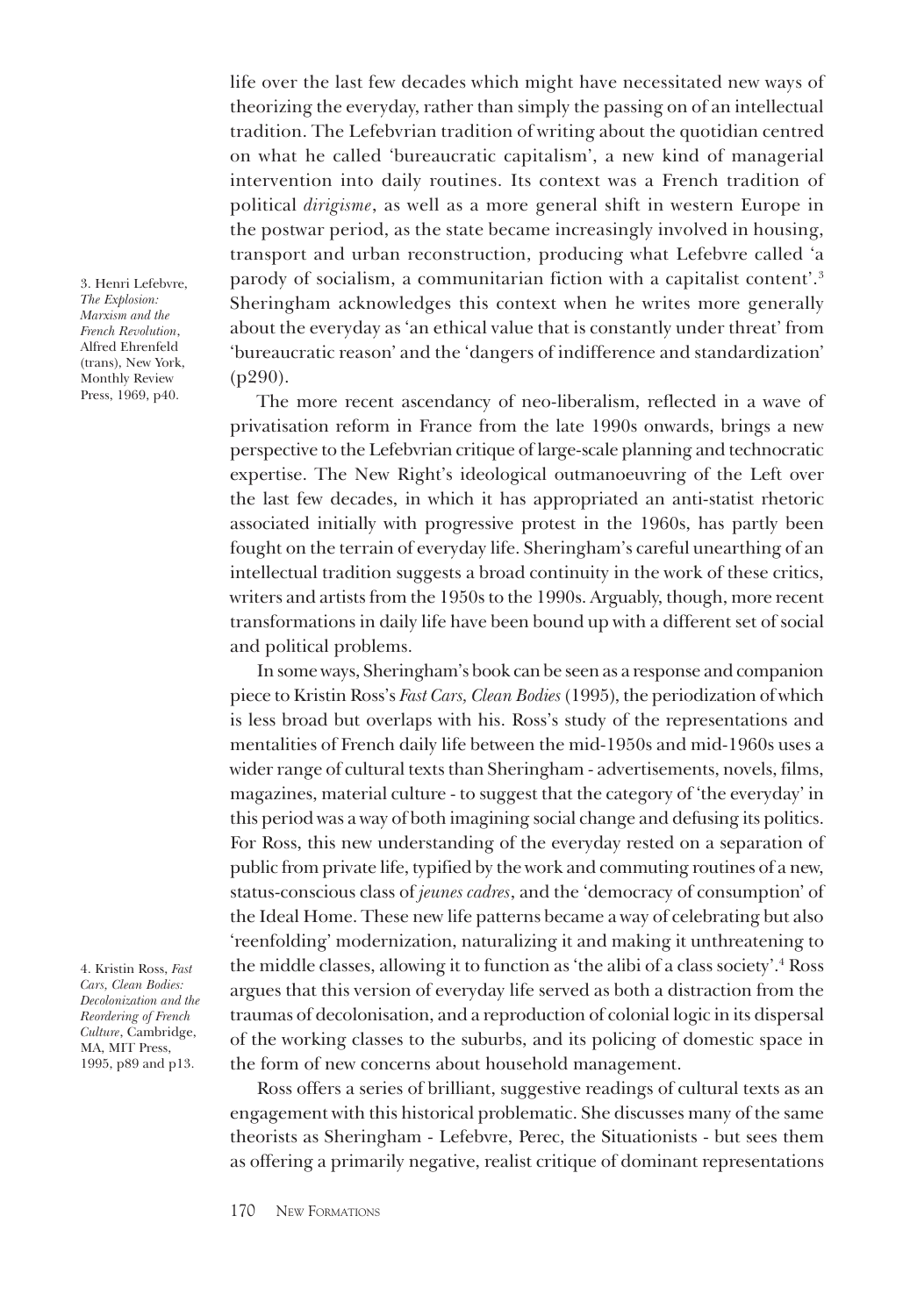of the everyday, exposing the more complex, lived reality behind these idealizations. Through his more developed readings of these theorists, Sheringham argues that they sought to draw out the utopian elements of everyday life, and were not simply 'realist' in mode but concerned with the central problem of how to represent the everyday (pp10-11). Sheringham's book has clearly involved years of considered thinking and reading on mundane life and its most indefatigable French theorists and critics. The readings of individual authors and texts are always careful and illuminating. His book is a distinguished addition to the growing academic literature on the everyday.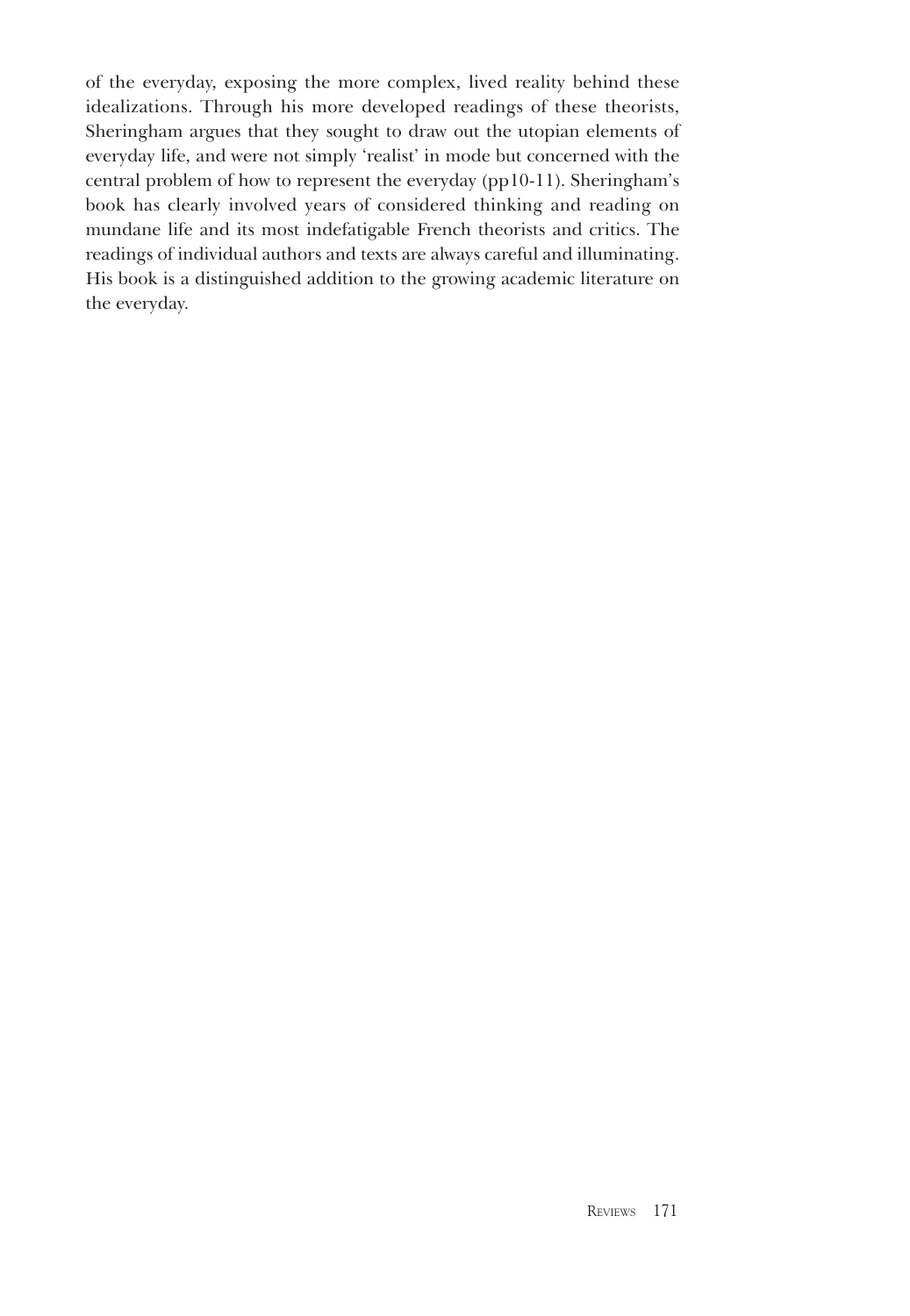# Spectacular Conflicts, Naked Empires, and the Colonization of Social Life

*Ramaswami Harindranath*

Retort (Iain Boal, T.J. Clark, Joseph Matthews, Michael Watts) *Afflicted Powers: Capital and Spectacle in the New Age*, Verso, London, 2005, pp211; £9.99 paperback.

Susan Willis, *Portents of the Real: A Primer for Post-9/11 America*, Verso, London, 2005, pp146; £15.99 hardback.

Samir Amin, *The Liberal Virus: Permanent War and the Americanization of the World*. Pluto Press, London, 2004, pp128; £9.99 paperback.

In April 2007 global television news channels carried images of a dozen young British men and a woman captured by Iran in allegedly Iranian waters. What did Iran stand to gain in parading on television the hapless British sailors? What did Ahmadinejad seek to achieve in his subsequent declaration - on television - that the captured sailors were being released as an Easter 'gift to Britain'? While the question of whether or not the sailors had transgressed international maritime boundaries may never be determined with any certainty, what is perhaps even more significant is the ostentation of the display of the young sailors on Iranian television, and a subsequent counter-display after their release on British television. The capture itself seemed incidental to the jostling for position in terms of spectacle. Seemingly dissatisfied with the infliction of manifold destruction, the contagion of conflict has taken on another dimension, that of imagery. In the context of instantaneous global communication and satellite broadcasting, images have assumed a specific currency. As Retort note, 'outright defeat in the war of appearance is something that no present-day hegemon can tolerate' (p14). Later on in the book they declare: 'the present madness is singular: the dimension of spectacle has never before interfered so palpably, so insistently, with the business of keeping one's satrapies in order' (p37).

1. Roger Scruton, *The West and the Rest: Globalization and the Terrorist Threat*, London, Continuum, 2005.

2. James Der Derian, 'Imaging Terror: Logos, Pathos, and Ethos', *Third World Quarterly*, 26, 1 (2005): 5-22.

If, as Roger Scruton and others have argued, 9/11 was a watershed event, a global historical moment, what does the event signify, what changes did it inaugurate, and what forces did it unleash?<sup>1</sup> There has been a raft of academic research and publications on post-September 11 global culture. A few have examined how the immediacy of television and new technologies of communication have contributed to the dissemination of images of terrorism in real time, and the social and political consequences of this.2 In *Portents of the Real: a Primer for Post-9/11 America* Susan Willis, informed by cultural studies,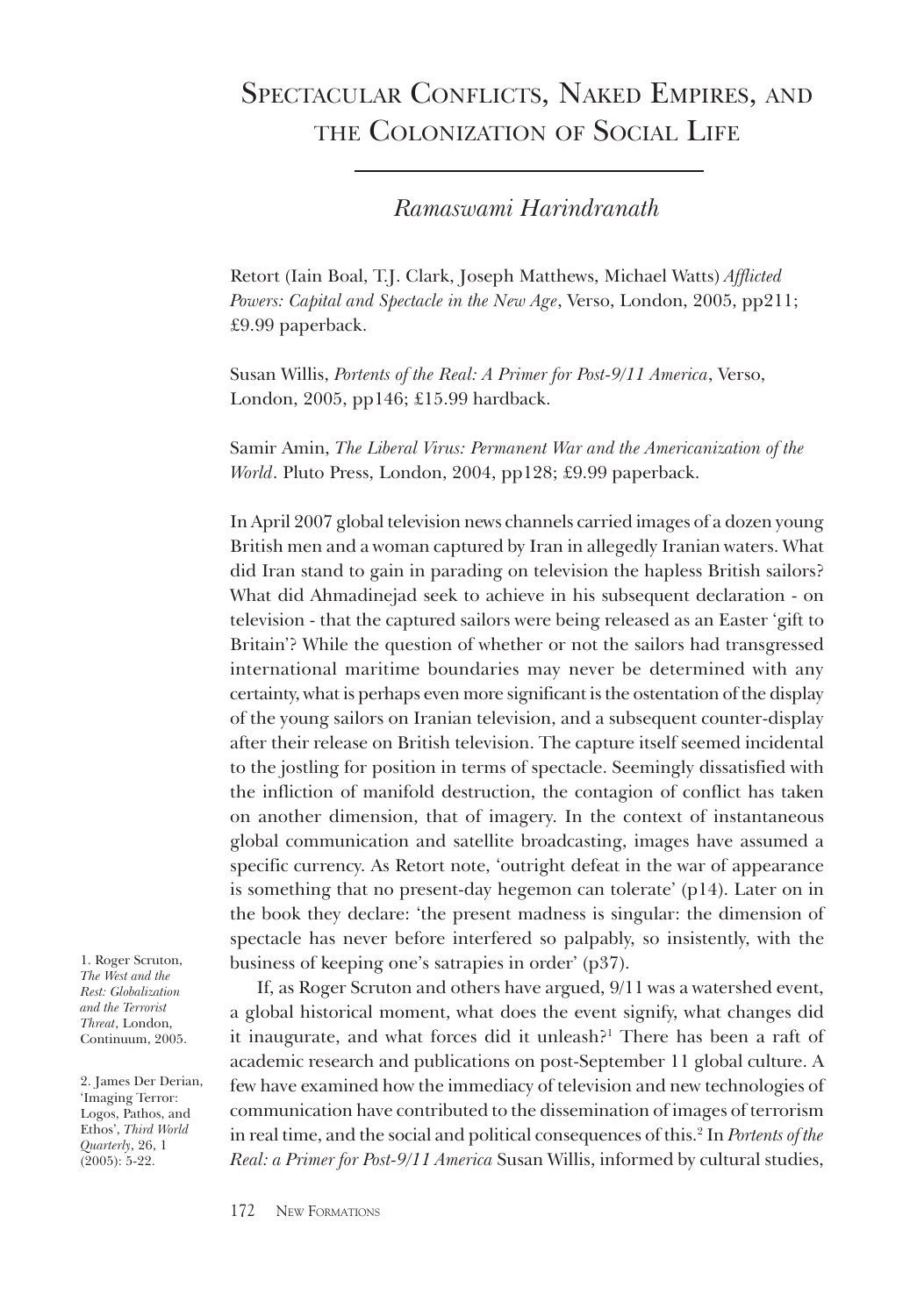provides a complex commentary on the political ramifications of 'the culture of pathological worry' and the state-sanctioned 'narrative of good vs evil'. Studies with a broader remit have sought to examine the media images as 'spectacle', characteristic of the post-Fordist age. A recent example of this is Retort's *Afflicted Powers*, which revives Marx's notion of primitive accumulation and combines it with Guy Debord's theories on spectacle to analyse post-9/11 global politics and Empire. Samir Amin's argument in *The Liberal Virus* is an extension of his abiding concern with the economic and political domination of developing world, in this instance the pernicious influence of American style politics and the urgent need for the revival of real democracy as a force for change. The three books share a common concern with the current state of affairs in global politics, although they differ in their emphasis and their focus. All three have as their central concern the contemporary manifestations of American power, both within the country and globally.

In *Regarding the Pain of Others*, Susan Sontag alludes to the paradoxical status of representations in contemporary media-rich societies: 'something becomes real - to those who are elsewhere, following it as "news" - by being photographed. But a catastrophe that is experienced will often seem eerily like its representation. The attack on the World Trade Center on September 11, 2001, was described as "unreal", "surreal", "like a movie", in many of the accounts of those who escaped from the towers or watched from nearby'.3 It has become *de rigueur* among a few theorists that in the current media saturated world the image reigns supreme, has even taken over as 'real' experience. Sontag's point however is different, not so much that the image has supplanted the real, but that the vocabulary available to us to describe and even experience spectacular incidents is informed by mediated imagery. Retort's main proposal, on which the book builds a complex conceptual edifice that includes a critique of the 'blood for oil' argument from the anti-war Left, and a framework for the examination of war as image control and as neoliberal extension of the policy of primitive accumulation, is that the attacks of 9/11 wounded the heart of Empire, threatened its spectacular pre-eminence, and created 'afflicted powers'. This polemical, indignant tract performs a complex juggling act with three main spheres of concern: spectacle, war, and capital.

'To what extent', it asks, 'did September 11, and the American state's response to it, usher in a new geopolitical era? This is a question about empire. It leads to another: To what extent have the events of September 11 obliged - and provided an opportunity for - American capital and its state executor to embark on a fresh phase of imperial business as usual?' (p78). A feature of this is the continuation of 'permanent war' as a strategy, which is analysed in the book in terms of its links to 'the state' and capital on the one hand, and to modernity. The invasion of Afghanistan and Iraq is in other words, not a novel feature in the militarisation of politics, as has been claimed, but an 'unbroken line' of American interventions elsewhere in pursuit of primitive accumulation. 'War, in a word, is modernity incarnate', Retort proclaims,

3. Susan Sontag, *Regarding the Pain of Others*, London, Penguin, 2003, p19.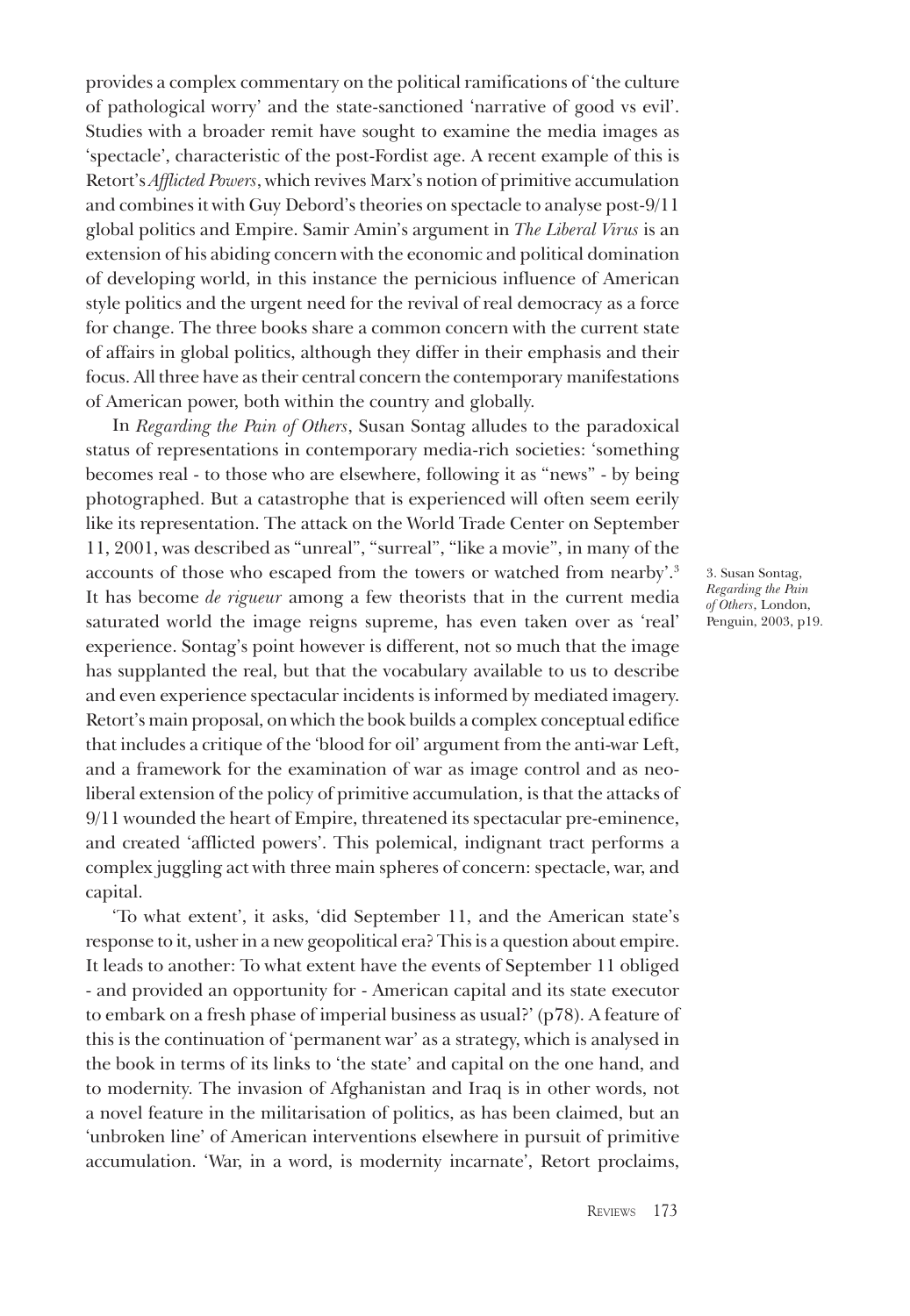and the new stage in its development is 'the image-management of society' (p79). The sheer spectacle of the attacks of September 11 permitted the propaganda machine of the American state to use it as an act of 'evil', which, along with the subsequent narratives of weapons of mass destruction and the identification of the 'axis of evil' allowed the invasion of Iraq. The conflict and ensuing occupation has benefited the American state not only in terms of the colonization and control of resources - the naked interests of capital - but also in redressing the assault on its erstwhile control of spectacle. As the action of a state negotiating its economic interests and the wounds to its image-management, war therefore constitutes the link between neoliberalism, spectacle, and primitive accumulation. The 'blood for oil' argument is at best only partial, since it overlooks the significance of the state's frantic attempts to recover spectacle. For Retort, both war and terror are spectacle, and the strategies of the Left, currently scrambling for a platform from which to launch an effective alternative and a critique, should recognise that aspect of American foreign policy.

Spectacle informs the response of radical Islam too, Retort maintain, as it is equally enamoured of the realm of appearances and the politics of spectacle. Its extremist adherents, critical of the centrality of the image in the 'deadly solicitations of the market' (p19) and uncomfortably aware of Islam's disavowal of the image, have been caught in a double bind. As a response to the excesses of modern capital, they seek to reject the latter's symbolic vacuity, even while they exploit all that the image can offer in the sphere of global politics. For Retort, 'the webmeisters of revolutionary Islam' are the devotees of the image: 'they are the ones that drink deep, to the point of intoxication, on the spectacle's *derealization* of politics' (p188, emphasis in the original).

Retort's appeal to Guy Debord's theory on the spectacle is shared by Willis in her assessment of everyday life in contemporary America. If, unlike Hardt and Negri's argument in *Empire*, *Afflicted Powers* recognises the centrality of the American state in present-day formations of empire manifested in its pursuit of strategic interests of capturing emerging markets for Western capital through military intervention and regime changes, Willis offers a coruscating critique of post-9/11 everyday America through the 'oblique lens of culture'. There is little oblique about her assessment of the unappealing underside of American culture contaminated by unsavoury displays of patriotism. 'America lives its history as cultural production', she offers at the outset: 'America is in popular genre hyperdrive, churning out formulaic fictions in a frenzied attempt to determine who we are and what we're doing. Our historical moment is like a cineplex where every genre is playing simultaneously' (p7). Her declared intention is to build on analyses offered by 'outsiders looking in on us', Baudrillard, Virilio, and Žižek, to 'unpack culture with the tools of culture'.

Willis turns her lens on the anthrax hoax, the sniper attacks in Washington, state sponsored violence, shadow government, and on that public demonstration of patriotism that is peculiar to the United States -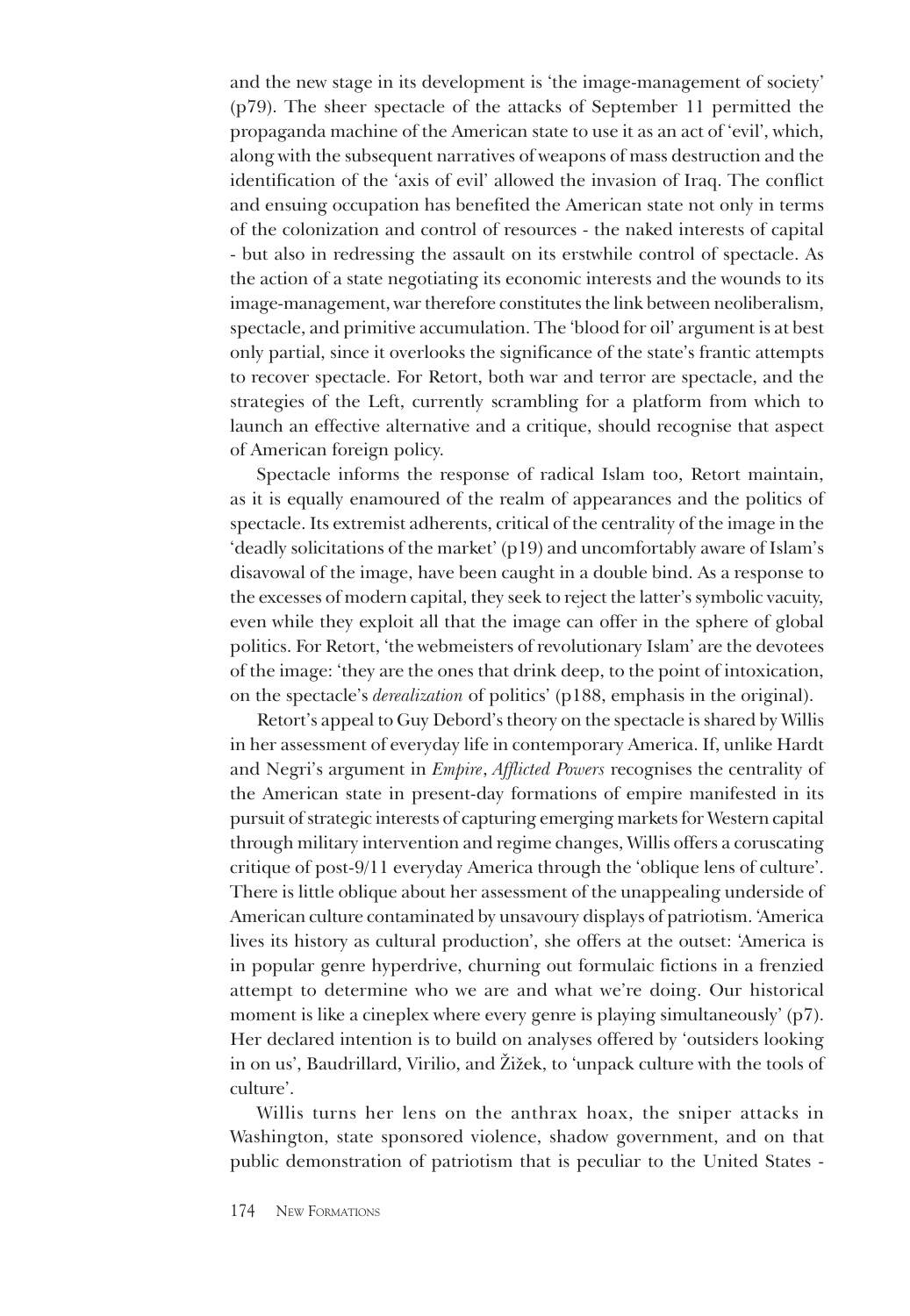the display of flags in public and private building, vehicles, shopping malls, clothing, and flags transported to space. The specific currency of patriotism, the particular shape and meaning it assumes, derives from the context of its display. Variously, the flag becomes a 'sliding signifier', a 'circulating signifier', 'an empty signifier', and a fashion statement, through all of which runs the fervent proclamations of patriotism by a populace emotionally scarred in the aftermath of 9/11. True to its fascination with popular genres, America craves closure, which in this case, arrives in the form of Bush's announcement of 'mission accomplished' in a carefully managed televisual spectacle, and in the imminent capture of Bin Laden and destruction of Al Qaeda. Alongside the American, Afghan, and Iraqi deaths (the latter, despite being considerably more, being far outweighed by the images of the 'handful of American deaths' whose value is 'calculated as each was brought home for televised memorials') there is another casualty - the demise of ambiguity. The deep antipathy to it, argues Willis, is revealed in the prevalence of 'a culture whose passion is reduced to the literal has become the epitome of the fundamentalism for which we condemn the Taliban' (p24).

The anthrax hoax, 'a symbolic ploy that takes aim at the spectacular', and throws the quotidian normality of American life, disrupting production time and therefore capital by fracturing 'the boring linearity of time on the job or at school', is a supreme exemplar of Baudrillard's assertion regarding the relations between simulation and the real. On the media the hoax was played out as if it was real, blurring the distinction between entertainment and news. 'Guy Debord's definition of the spectacle is a truism. In the context of a society bemused by its own spectacle, the hoax event functions counterintuitively as the truth that unmasks the lie that we take for reality' (p42). The sniper attacks on the other hand, by engendering anxiety in the performance of day-to-day activity through their attacks in petrol stations and shopping malls, made the familiar unfamiliar, every day occurrences as a threat, almost to existential proportions. The residents in the 'exurb' of Montgomery county, congregating in their 'anomalous cul-de-sac neighbourhoods' were jolted out of their complacency. The attacks struck at their consumerist lifestyles and their isolation from other communities. Cocooned within their information-rich, electronic device driven lives, the exurbanites had been immune to the existence of those outside the gates. To Willis this is analogous to the ignorance of the American populace of the realities of the Gulf wars, witnessing them in the comfort of their living rooms as a television show. This is not a startling or novel observation, but Willis goes on to make the point that US imperialism at the advent of the current century 'enacts empire as a continuous globalized circuit of control and domination. There is no "here" and "there", but rather a Moebious strip on a global scale', in which a world 'defined by global capitalism flattens difference in the drive to produce a continuous circuit of production and exchange' (p61). This is a telling point, and illustrates Willis' technique of drawing insightful observations from her analysis of the banality of American everyday life. To her, the sniper is a 'bolt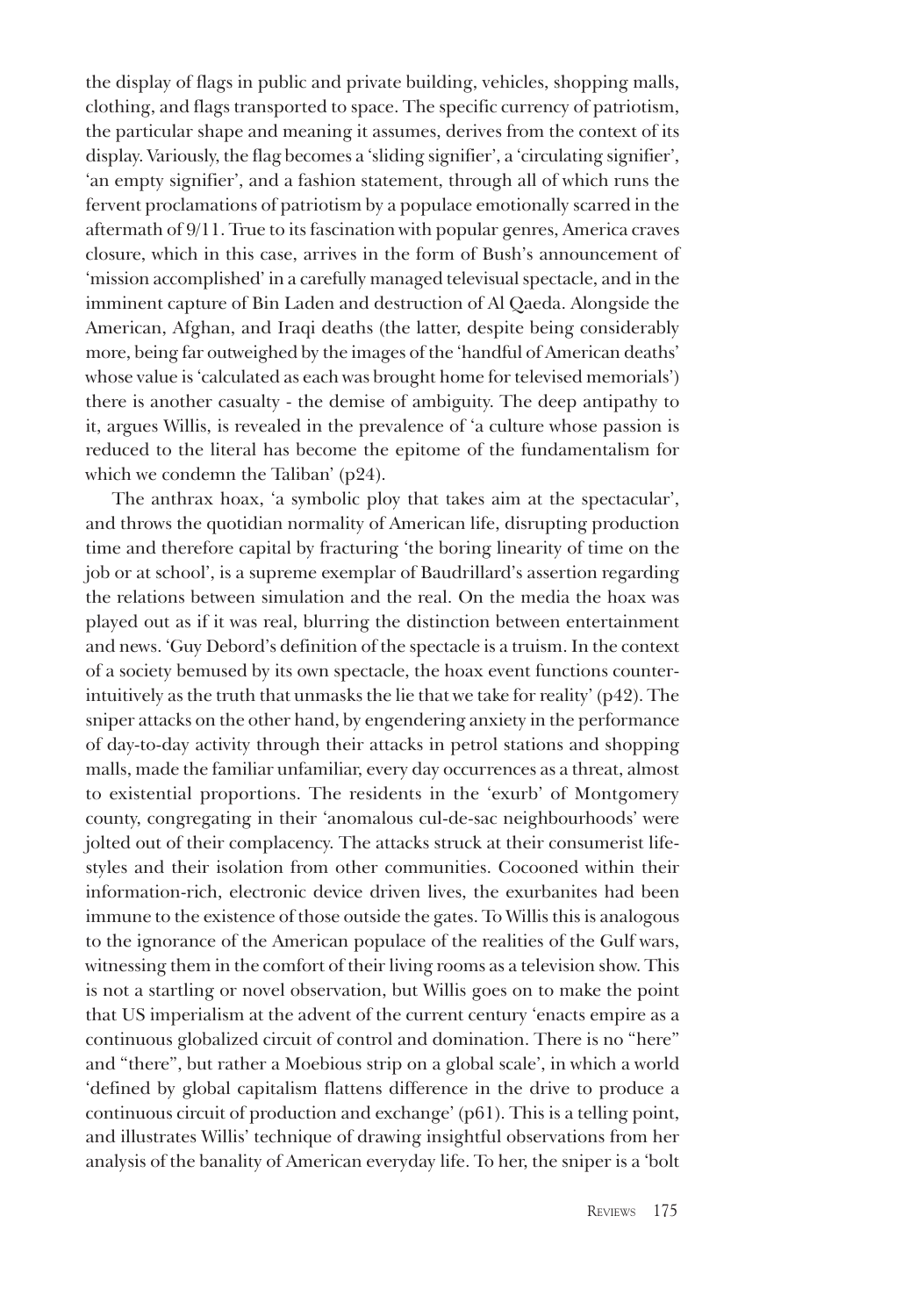of fantasmic reality', who brought to the homefront the excesses of American imperialist ventures. Referring variously to Sartre, Marx, Lacan, Baudrillard, Žižek, Willis presents a convincing and impassioned critique of aspects of American life. The book exemplifies the fecundity of cultural critique in the hands of an expert who utilises her erudition to make the most unobvious and yet telling connections between unlikely points on the global scale. 'We have now entered a world where the code is reality. The human genome is our meaning', she argues, on her way to making a case for the blurring of boundaries between the symbolic, the imaginary and the real, epitomised in the grotesque Operation Robin Sage, 'intended to give Green Beret trainees a taste for unconventional warfare' (p87), in which the everyday is turned into simulation, and civilians are recruited to play different roles. The result is confusion, in which an armed civilian in camouflage could be an army recruit and a trainee in civvies could pass for a civilian. In a land where the Patriot Act invites citizens to continually declare their allegiance to the nation, and where racial profiling has taken on a novel configuration, such confusion has real and unfortunate consequences.

The subtitle of Amin's book: 'Permanent War and the Americanization of the World', underlines concerns that it shares with *Afflicted Powers*. Amin is primarily concerned with the extent to which neoliberal orthodoxies have, in their manifestation as IMF and World Bank policies, destroyed local lives in the developing world. The exaltation of the market collides with social concerns and democratic functioning, and in the new orthodoxy the market always rules. His main thesis in this book is that the theoretical scaffolding on which the liberal policies are constructed is largely hollow. While the liberal propositions give the impression of being eternal truths, 'these ideas are nothing but nonsense, founded on a para-science - so-called pure economics - and an accompanying ideology - postmodernism'. This type of economic thinking is a theory not of really existing capitalism, but an imaginary one. 'It is only a para-science, closer in fact to sorcery than to the natural sciences which it pretends to imitate' (p11). Dismal science indeed. This discourse confuses the reality - capitalist expansion - with the desirable - development, as part of its obfuscation of the real consequences of neoliberal policies. Similarly, the claim that free market capitalism generates competition hides the distinctions between the market and capitalism. While the former refers to competition, the latter 'is defined precisely by the limits to competition that the monopoly or oligopoly (for some people, to the exclusion of others) of private property implies' (p17). As for the American imperium, its championing of the free market, supported by the 'para-science' of neo-liberal theory, is but an excuse for the expansion of its power. Amin is at pains to demonstrate that the Empire has no convincing argument with which to cover itself. He dismisses as naïve Hardt and Negri's claim that the new-style Empire has no centre, that it is a network of powers. For him, on the contrary, the new imperialism has a well-defined centre, what he calls 'the Triad' - the United States, Europe and Japan - supported by global institutions such as the IMF and the World Bank,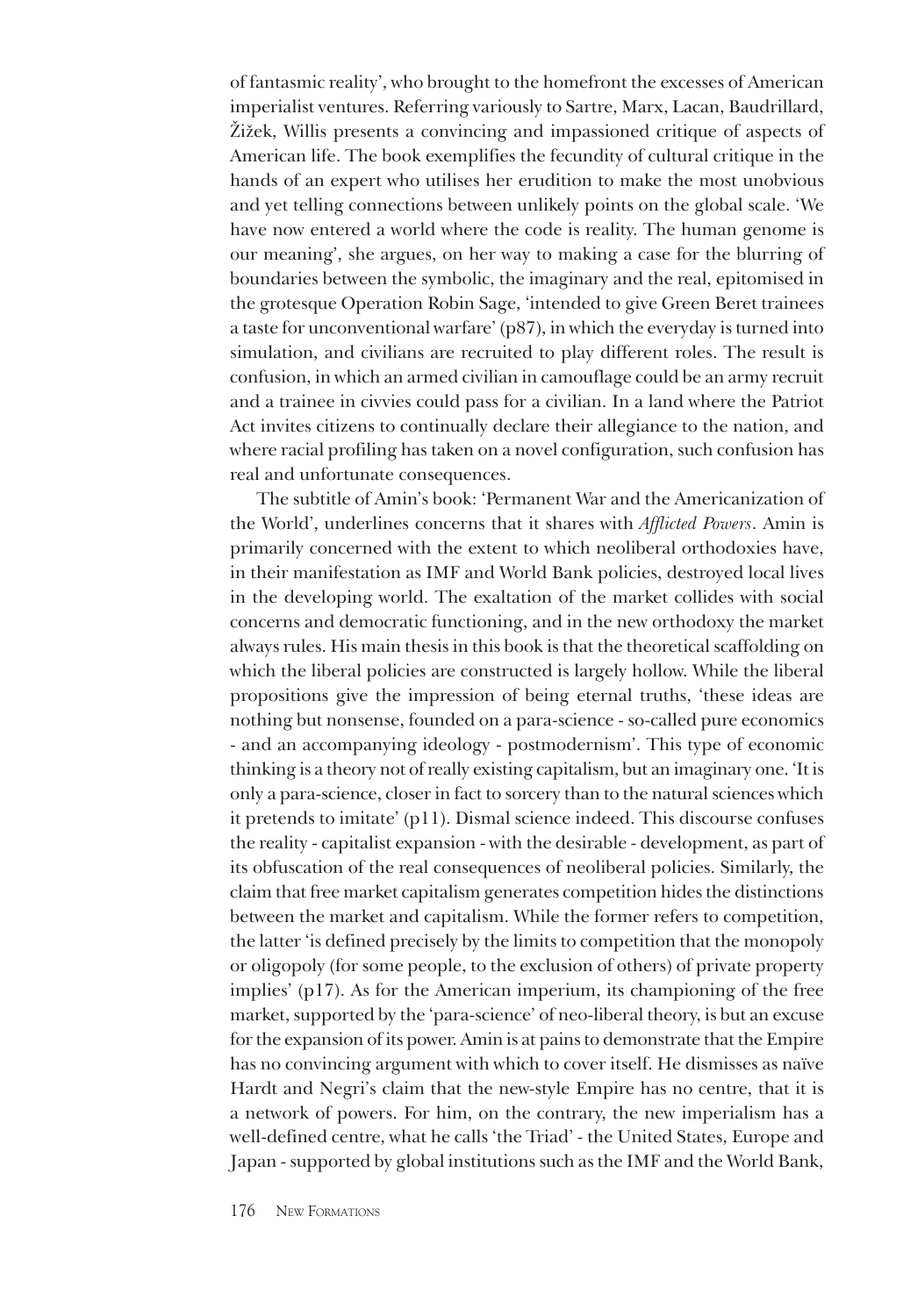'and a center of the center aspiring to exercise its hegemony - the United States' (p25).

Amin's concerns regarding the debilitating consequences of neoliberalism's erosion of political practice is similar to Retort's argument about 'weak citizenship'. Amin's principal worry is that democratic practice has been emptied of all content, leading to '"low-intensity democracy" - that is, to electoral buffooneries where parades of majorettes take the place of programs, to the "society of spectacle"' (p21). He recommends the implementation of regulatory policies to address the pauperisation and polarisation of the majority of the world's population. Achieving this requires redefining the European liberal project, re-establishing the solidarity of the peoples of the South, and reconstructing a 'peoples' internationalism'. His strategies for the latter are based on nine 'hypotheses', ranging from 'the battle must be engaged directly on the world market and won on this terrain' (p103) to 'Europe should and can liberate itself from the liberal virus. However, this initiative cannot come from the segments of dominant capital, but must come from the people' (p108), to '[q]uestions relative to cultural diversity should be discussed within the context of the new international perspectives outlined here' (p111).

The three volumes are arguably political pamphlets, provocative and indignant in their analysis of contemporary global economics and cultural politics. They are concerned with the evacuation of real democracy and the pre-eminence of the media and spectacle in current political formations, with the consequences of American military and ideological interventions in the rest of the world as a strategy to entrench the interests of capital, and with the colonization of everyday life. Together and singly these books constitute an important and necessary critique, and provide a vocabulary and conceptual framework with which to bolster the politics of the Left.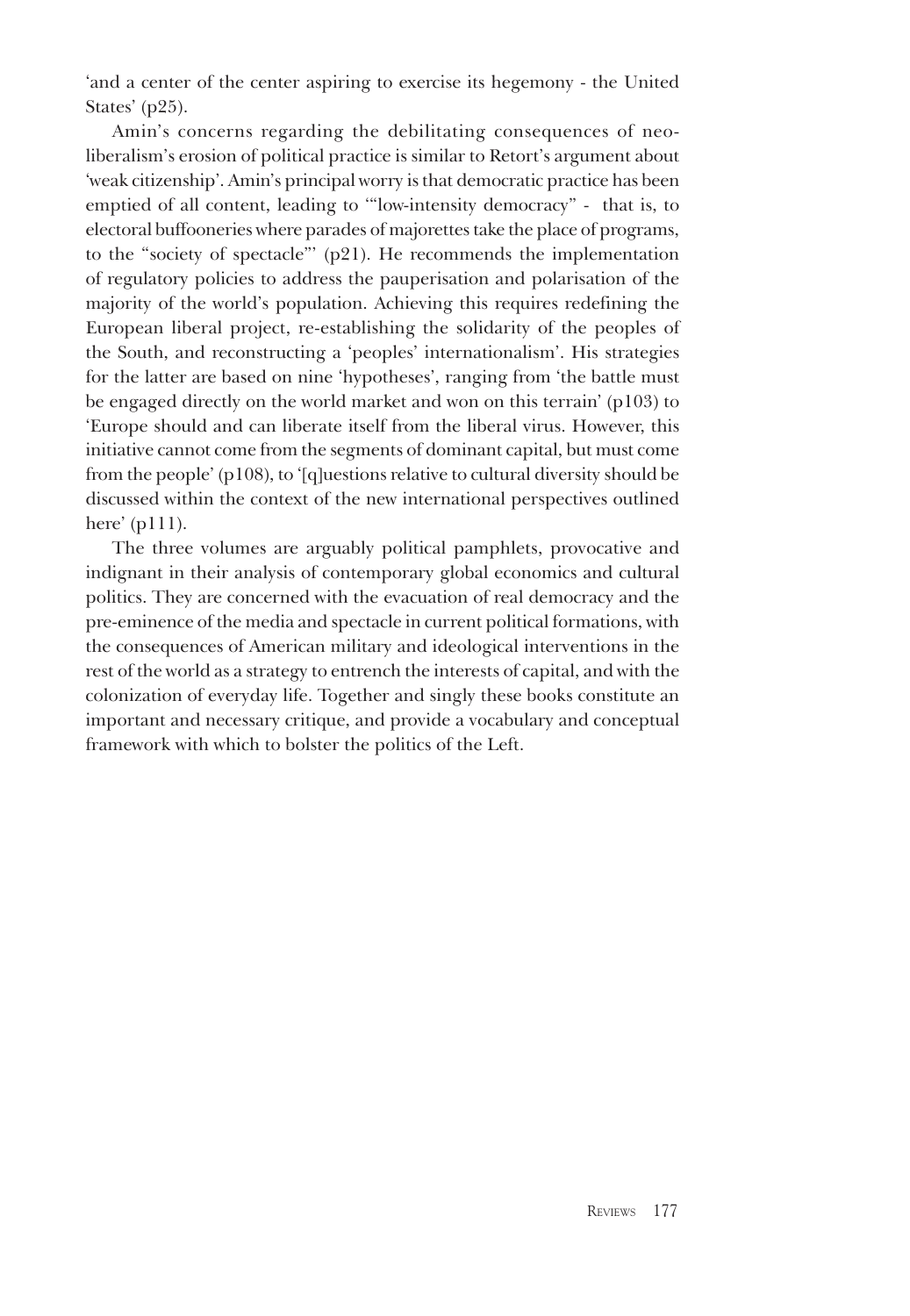## FORM, FUNCTION, UTOPIA

#### *Malcolm Miles*

David Pinder, *Visions of the City: Utopianism, Power and Politics in Twentieth-Century Urbanism*, Edinburgh University Press, Edinburgh, 2005, pp320; £18.99 paperback.

Interest in utopianism undergoes periodic rises and declines. The 1990s saw a distinctly dystopian phase in urban commentary, when cities were scripted for a disaster scenario which became all too real with the destruction of the World Trade Centre, New York in 2001. Since then there has been a renewed interest in utopian architecture and theory. This is not to say such interest died away for those committed to it. But either coincidentally, or to displace attention from the real to the desired in fear of worse times to come, or more positively as realisation that there are alternatives to the social, political, economic and cultural conditions in which a war on terror replaces the Cold War, utopianism is rising now on academic and cultural agendas.

Academic interest in utopianism is strongest in the social sciences. But this runs parallel to increasing practical interest among architects in low-energy housing, sustainable communities, and the use of low-impact materials such as straw bales and rammed earth in experimental buildings. And both academic and practical interests run parallel to emergent political forms in anti-capitalist activism and environmentalism. This is the general context for David Pinder's book on utopianism, power, and politics, covering the period from the 1890s to the 1960s. Among other contributions to the literature are reconsiderations of Ebenezer Howard,<sup>1</sup> the International Congress on Modern Architecture (CIAM),<sup>2</sup> and Situationism.<sup>3</sup> These deal with discrete cases of utopianism while Pinder brings together material from all of them to construct a continuity of tension between utopian dreams of a just and free society and utopian delusions of power.

Perhaps the most helpful aspect of the book is that it contributes to analyses of the evident failure of utopian aspirations during the inter- and post-war periods in such a way that the dimensions that might inform today's efforts towards a utopian future are separated from the romantic, idealist, sentimental, and nostalgic baggage found in most utopian tracts. Within this, Pinder attempts two tasks: a critical reading of the work of utopian urbanists from Morris and Howard, through Le Corbusier, the Letterist International and Situationism to the Dutch artist Constant's vision of a new urbanism in his long-term project, *New Babylon*; and a reconsideration of the idea of utopia in terms of its political content. He states in his Introduction that to look again at the Situationists, for instance, is to be reminded that their work questioned the structures of power and value prevalent in Paris in the 1960s, and was not merely a departure from

1. Peter Hall and Colin Ward, *Sociable Cities: the legacy of Ebenezer Howard*, Chichester, Wiley, 1998.

2. Barry Curtis, 'The Heart of the City', Jonathan Hughes and Simon Sadler (eds), *Non-Plan: Essays on Freedom, Participation and Change in Modern Architecture and Urbanism*, Oxford, Architectural Press, 2000.

3. Simon Sadler, *The Situationist City*, Cambridge, MA, MIT Press<sub>1998</sub>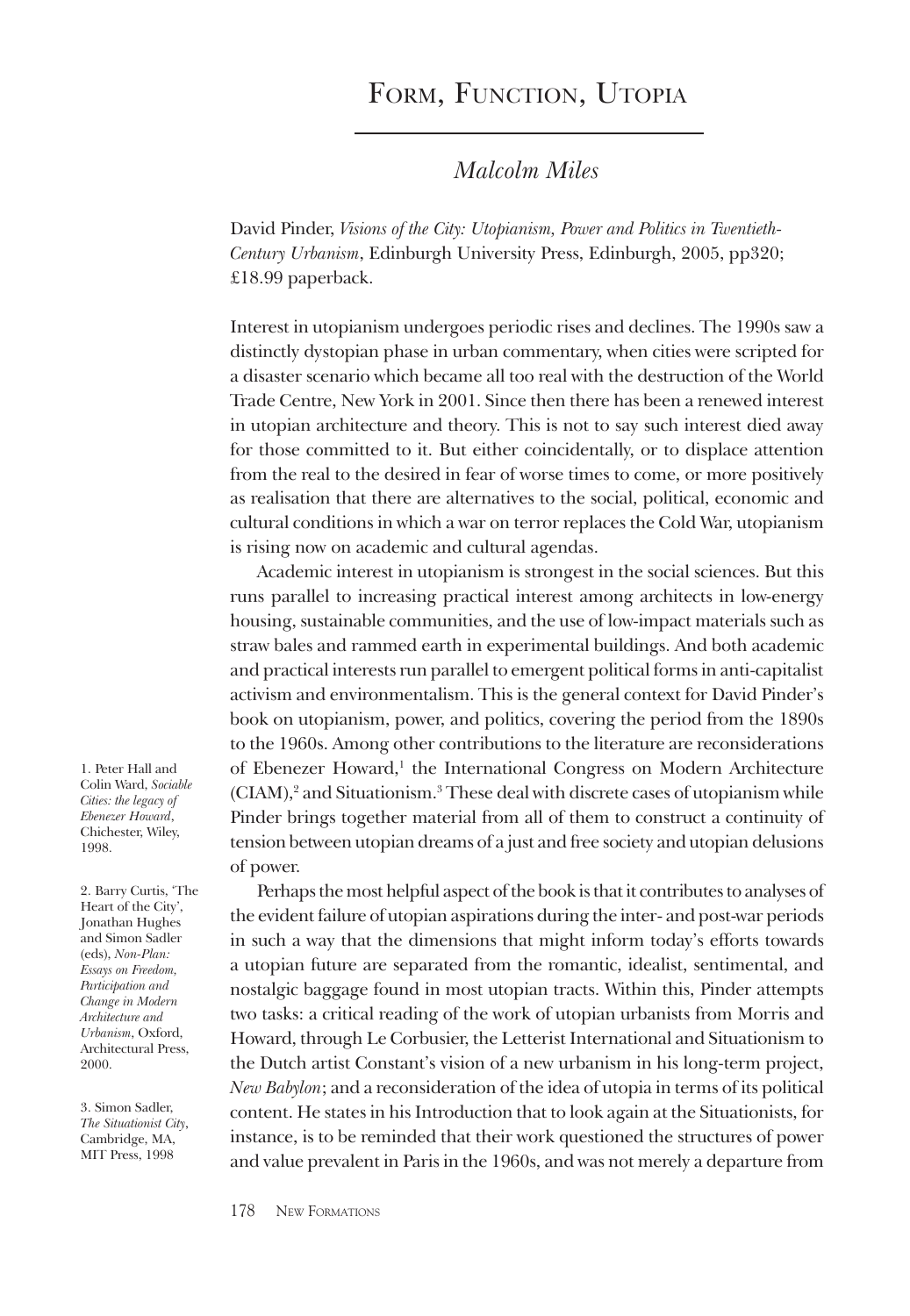conventional aesthetics. Pinder refuses the respectability which has attached to Situationism in accounts which encapsulate it in history, and views it as retaining relevance to today's contestations of power. He is aware, still, that much discussion of utopian theory gives a feeling of being after the event, either academic in its self-sufficiency or contained in a periodisation of the past, and that even sympathetic critics such as Susan Buck-Morss regard utopia as a concept unavailable for mass society. Pinder goes some way to counter this negativity in a carefully critical inquiry, while avoiding the danger of being captured by his material.

The book's chapters work in pairs. The first sets out the book's arguments and the second grounds them in a reconsideration of what Pinder terms the restorative utopia of the Garden City. Chapters 3 and 4 look at Le Corbusier's modernist utopia. Chapters 5 and 6 move through Surrealism to Situationism and a ludic vision of the city. Chapter 7 deals with Constant's *New Babylon* in the 1950s to 1970s, and leads to a concluding chapter on utopian potential in the early twenty-first century. To give two chapters to Le Corbusier's utopianism, which I would see as characterised by a fantasy of omnipotence, might be questioned. But it enables Pinder to draw out in depth some of the inherent contradictions of a utopian attitude to city planning and architectural design which are found in Le Corbusier's work, but by no means only there.

This drawing out of a concise argument from the complexities and internal fractures of the material is the consistent achievement of the book. It begins in Pinder's discussion of the Garden City, where he differentiates between Howard's vision of a city of well-being, influenced by utopian socialism and Kropotkin's anarchism, and the regressive and visually medievalist designs of Raymond Unwin and Barry Parker, the architects of Letchworth. In retrospect the suburbanism of Unwin and Parker has been a more lasting influence on British town and country planning - a quaint term compared to the urbanisation of other European planning regimes - than Howard's social vision, but this does not mean that Howard's radicalism is not worth recovery now. Quite the opposite, as Pinder explains; there are ideas and values in the Garden City as first conceived which resonate with efforts to design sustainable cities today. The difficulty is that Howard's vision is articulated as a set of diagrams in part based on a romanticised idea of country life, for which the missing link was money and not a deeper understanding of social formation. Hence his early intention that dwellers should have common ownership of the land on which the Garden City was to be built was defeated by the need to raise capital from a small group of philanthropists embedded in the dominant society's mechanisms of exchange. The anarchistic side of Howard remains, though, in his early writing.

Pinder takes a similarly balanced, even dispassionate, interest in Le Corbusier, comparing his position with de Certeau's and noting his interest in jazz as a fusion of sensuality and the mechanical. Le Corbusier emerges from this account considerably less damaged than he does in, say, Beatriz Colomina's critique of him via Freud and theories of visuality, not least in her discussion of his treatment of a villa by Eileen Grey, in *Privacy and Publicity*. 4 Pinder does

4. Beatriz Colomina, *Privacy and Publicity: Modern Architecture as Mass Media*, Cambridge, MA, MIT Press, 1996.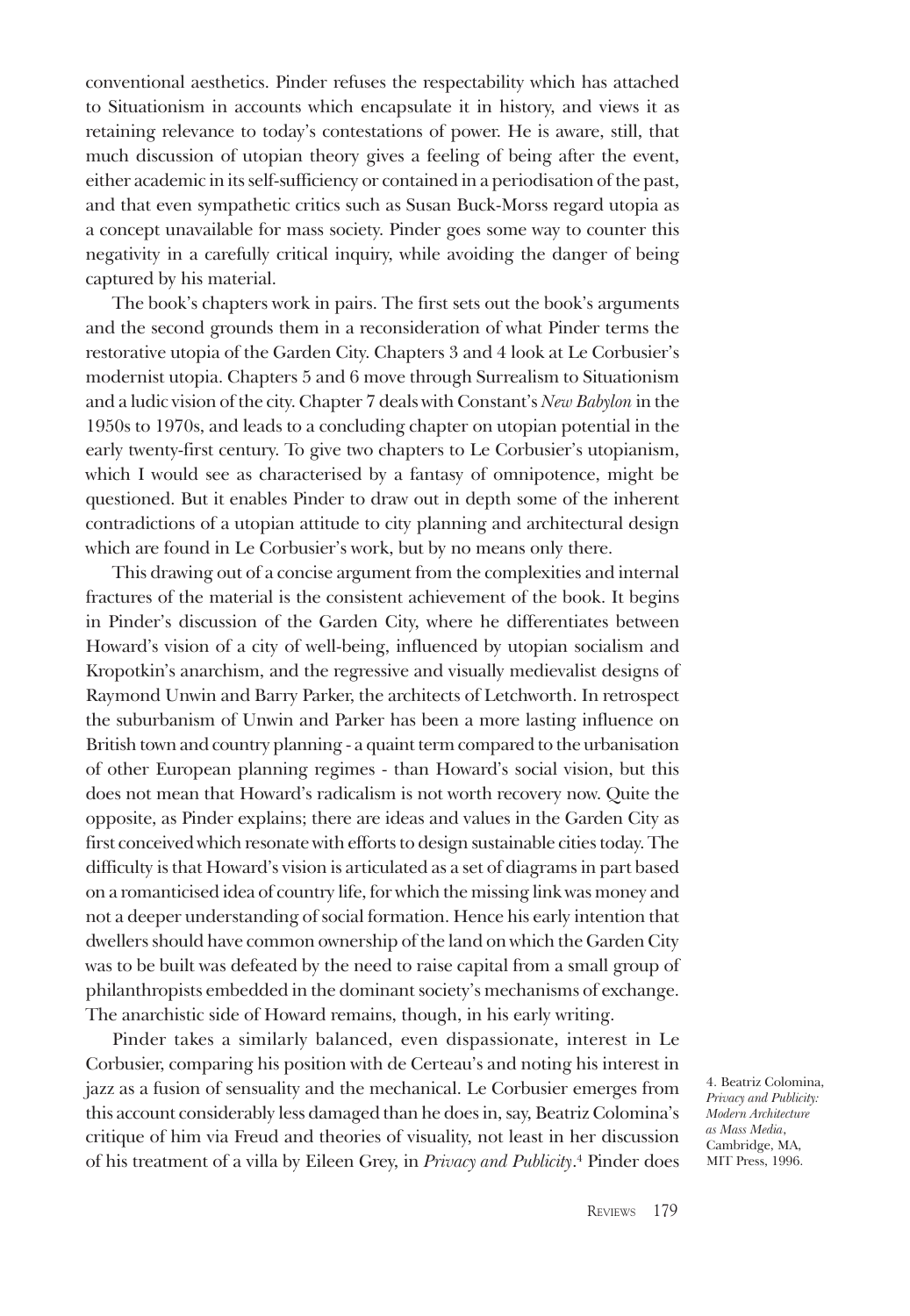5. Zeynep Çelik, 'Le Corbusier, Orientalism, Colonialism', *Assemblage*, 17, April 1992.

not go along this path, and omits, too, a discussion of Le Corbusier's brief and opportunist attachment to French fascism in the 1920s - the only kind of state likely to assume enough power over civil society to adopt his plans. Nor does he mention Zeynep Çelik's incisive critique of Le Corbusier's orientalism.5 The latter might be thought a key factor in Le Corbusier's plans for the rebuilding of Algiers as a modernist city of soaring white blocks and sweeping freeways after demolition of most of the Arab city. Leaving that aside, what remains interesting in Pinder's account is the continuation of a complex argument from the chapter on Howard into the reassessment of Le Corbusier, revolving around an axis of the organic and the mechanistic.

For Howard, Pinder relates, a city had a natural size and scale as well as form. This organic city was, or rather would be if it existed, healthy in a physical as well as psychological way. The cities of late nineteenth-century industrialisation, in contrast, were visible and tangible symptoms of a disease, or disturbance of a naturally given equilibrium, like a rash of ulcers dotted over the hitherto green land. Pinder draws attention to the role of naturalisation in Howard's vision, and its replication by later urbanists such as Lewis Mumford. Naturalism masks the particularities of ideas by subsuming them in a generalised pursuit of a supposedly nicer way of dwelling; and it leads to a depoliticisation of urban theory subsumed in a holism taken to stand for a self-evident common good and recovery of a supposedly lost social coherence. Howard believed in this, and in the potential of a rational spatial ordering as a means of its delivery. Le Corbusier's belief in the rightness of his ideas was less flexible than Howard's. For Le Corbusier, the skyscrapers of New York were, he announced on his first visit, too thin and too close together. In Le Corbusier's words, cited by Pinder, the skyscrapers were like a human figure whose organic life is disturbed, its legs too long by up to twenty times. It is simplistic to say that applications of Le Corbusier's ideas in post-war social housing schemes were a disaster for those moved there from inner-city neighbourhoods, and Pinder avoids setting him up in this way. The situation is indeed more complex, and Le Corbusier maintained contradictory feelings about New York. He was, as Pinder says, drawn into liking the city at the same time as seeing it as a monstrous and disruptive threat to spatial ordering. The city was a mess in need of cleaning up, perhaps, but also too total an experience, too much city as event, and decidedly modern, to be dismissed. When he fantasises the destruction and rebuilding of cities such as Paris, Buenos Aires, or Algiers, Le Corbusier projects the monstrous element onto their extant fabrics, as if a deformity to be cured by his surgical glance (though, since his plans were never adopted, only in drawings and models). But in his paintings, and through his links to artists such as Ozenfant and Léger, as in his appreciation of jazz, the organic is reasserted. Just as in Howard's vision the organic is fused with the rational, so in Le Corbusier's mental terrain it is at times confused with and at times aligned against the mechanistic. This contradiction of a desire for sensuous touch and resort to a metaphorical scalpel may have wider implications for utopian theory.

Pinder's discussion of the COBRA artist (or ex-artist as he put it himself)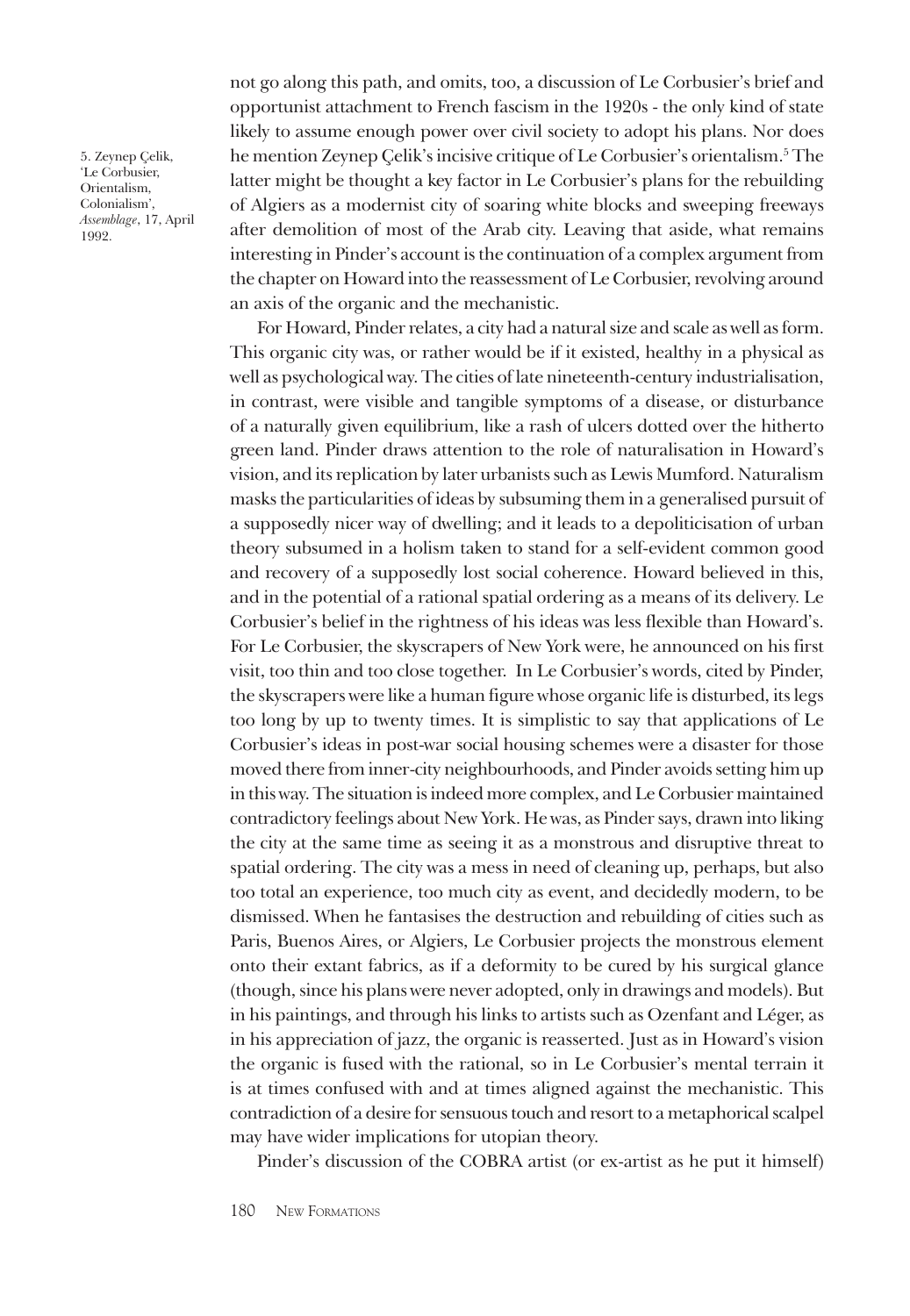Constant and *New Babylon* is central to the book's critique of utopianism as an inherently political and practical idea which has been aestheticised and depoliticised in many of its histories, not least by its own adherents. The work of COBRA - a name derived from the cities in which the group operated, Copenhagen, Brussels, Amsterdam - is neglected in comparison to a growth industry of books on Situationism, perhaps because a significant part of the literature is in Danish and Dutch. But their work is just as interesting, and over a longer period and across art, architecture and theory (though Constant had links to Situationism as well as to COBRA). Constant foresaw a radically new kind of city consisting of vast networks of spaces and forms, at different levels and stretching without boundaries across a landscape. That it was a fictive landscape which served as foil to the form depicted, like the background against which a figure stands in portraiture, suggests the concept is aesthetic; but for Constant *New Babylon* was a vehicle through which, at least, to challenge the conventions of post-war urbanism. These included a faith in design solutions for human society, and in the expertise of architects to produce them, both in the modernist utopian mould. Some younger architects within CIAM disputed this. But Constant, if largely outside such architectural elites (except for his contact with Aldo van Eyck, a member of CIAM, who designed the COBRA exhibition in Amsterdam in 1949), produced an alternative to it.

Perhaps the link to Situationism was crucial here, and Pinder develops the nomadic theme - which might be compared to the Situationist drift as a non-teleological process - as a utilisation of mechanisation in service of a road to human freedom. He emphasises that for Constant technology made possibilities from what had hitherto been dreams or aesthetic ideas. Although in retrospect it exhibits the contradiction of designing a fixed site for a nomadic group, Constant's 1956 model for a gypsy camp expresses a potential for a social formation no longer tied to a built environment fixed by designs made on an assumption of permanence, but which is flexible in use. From this he evolved the project of *New Babylon* as site of a nomadic - and ludic - society. Today it looks dated, part of the humanism of the post-war era; but as Pinder's reconsideration of Constant demonstrates the idea of the open-ended, ludic city remains interesting. Pinder concludes by arguing for a distinctive utopianism. This will be more situated and contingent than past visions, and more flexible. Underpinning this aim and derived largely from his work on Le Corbusier and Constant is Pinder's recognition that utopianism sways between free imagination and restriction, between a desire for social freedom and the means to control society, and between radical openness and a tendency to articulate forms and structures which reproduce present strictures. Key to this, as Pinder argues, is an ability to imagine alternatives within the difficulties of present conditions and value systems, a plea not unlike that made by Adorno and Horkheimer for revision within rationality, at the end of *Dialectic of Enlightenment*.<sup>6</sup> It might be permanent cultural revolution, or the city as play: something to think about. Pinder's book will aid the process considerably.

6. Theodor W. Adorno and Max Horkheimer, *Dialectic of Enlightenment*, London, Verso, 1997 [first published 1949].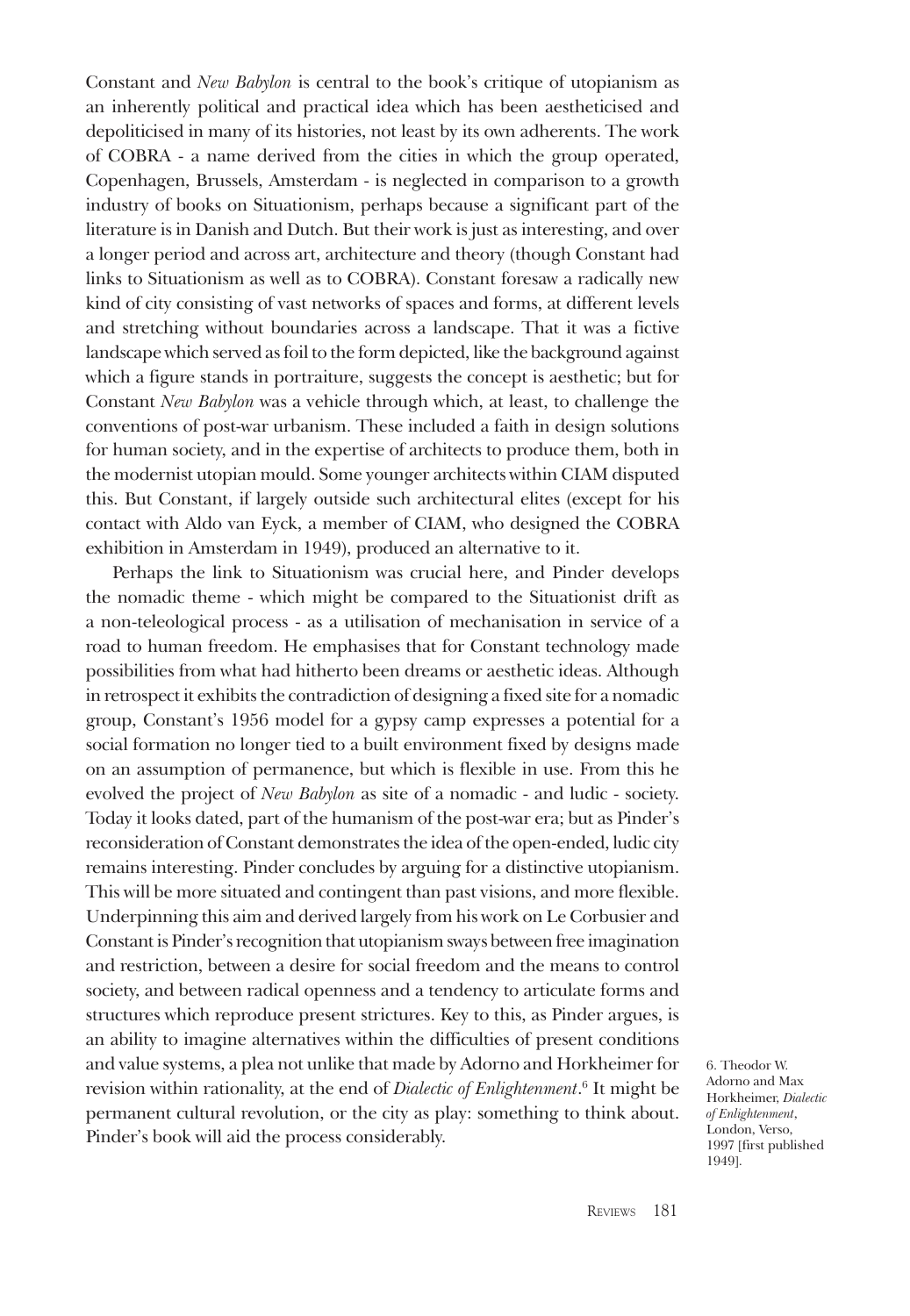## **BOOKNOTES**

Gary Hall and Clare Birchall (eds), *New Cultural Studies: Adventures in Theory*, Edinburgh, Edinburgh University Press, 2006, pp256; £16.99 paperback.

With this book Gary Hall and Clare Birchall offer an exciting new approach to cultural studies. Reconnecting the roots of cultural studies with current political and theoretical transformations, from anti-capitalist movements to Agamben and Badiou, this book presents an overview of new possibilities for cultural studies today. The greatest merit of the book is that in merging recent theoretical issues with cultural studies it also introduces a 'new generation' (p5) of cultural theorists. Birchall and Hall are quick to point out that it 'is not really a generation at all' (p5) if by a generation one understands a group of scholars that all share a similar approach to cultural studies. If anything this book shows just how many ways one can use contemporary theory to reinvigorate the practice of cultural studies. It is not a new generation since it does not 'reject' the older generation of cultural theorists. To the contrary, speaking of a new generation here means that all contributors share a strong commitment to both the original aims and ambitions of cultural studies and to contemporary theory - to the adventure that theory can present to cultural studies. The book deals with a wide range of topics, not all of which are exclusively oriented to theoretical problems. *New Cultural Studies* does not tell you how you *should* do cultural studies (it is not a manual in that sense); it effectively demonstrates in how many possible ways you *could* do cultural studies (in this it greatly expands cultural studies' horizons).

The book is divided into four parts. The first part confronts cultural studies with theoretical issues like 'deconstruction' (Gary Hall), 'post-marxism' (Jeremy Valentine), 'ethics' (Joanna Zylinska), and 'German media theory' (Geoffrey Winthrop-Young). Each of these essays makes a convincing plea for the pertinence of these research fields to cultural studies. The second part of the book is called 'new theorists' and contains studies on cultural studies in relation to Gilles Deleuze (Gregory J. Seigworth), Giorgio Agamben (Brett Neilson), Alain Badiou (Julian Murphet) and Slavoj Žižek (Paul Bowman). Seigworth's essay gives a stimulating reading of Gilles Deleuze and Raymond Williams, demonstrating how Deleuze's concept of experience enables one to further develop Williams' 'culturalism', which 'adopted a remarkably similar ontological cast' (p109). Paul Bowman's essay aptly illustrates the necessity for a critical encounter between cultural studies and theory by reading Žižek's critique of cultural studies as 'a compliment, demonstrating his conviction of the importance of cultural studies' (p174). Its importance, Bowman convincingly argues, lies in its aspiration to make 'effective ethical and political interventions' (p174). Such an aspiration is also the common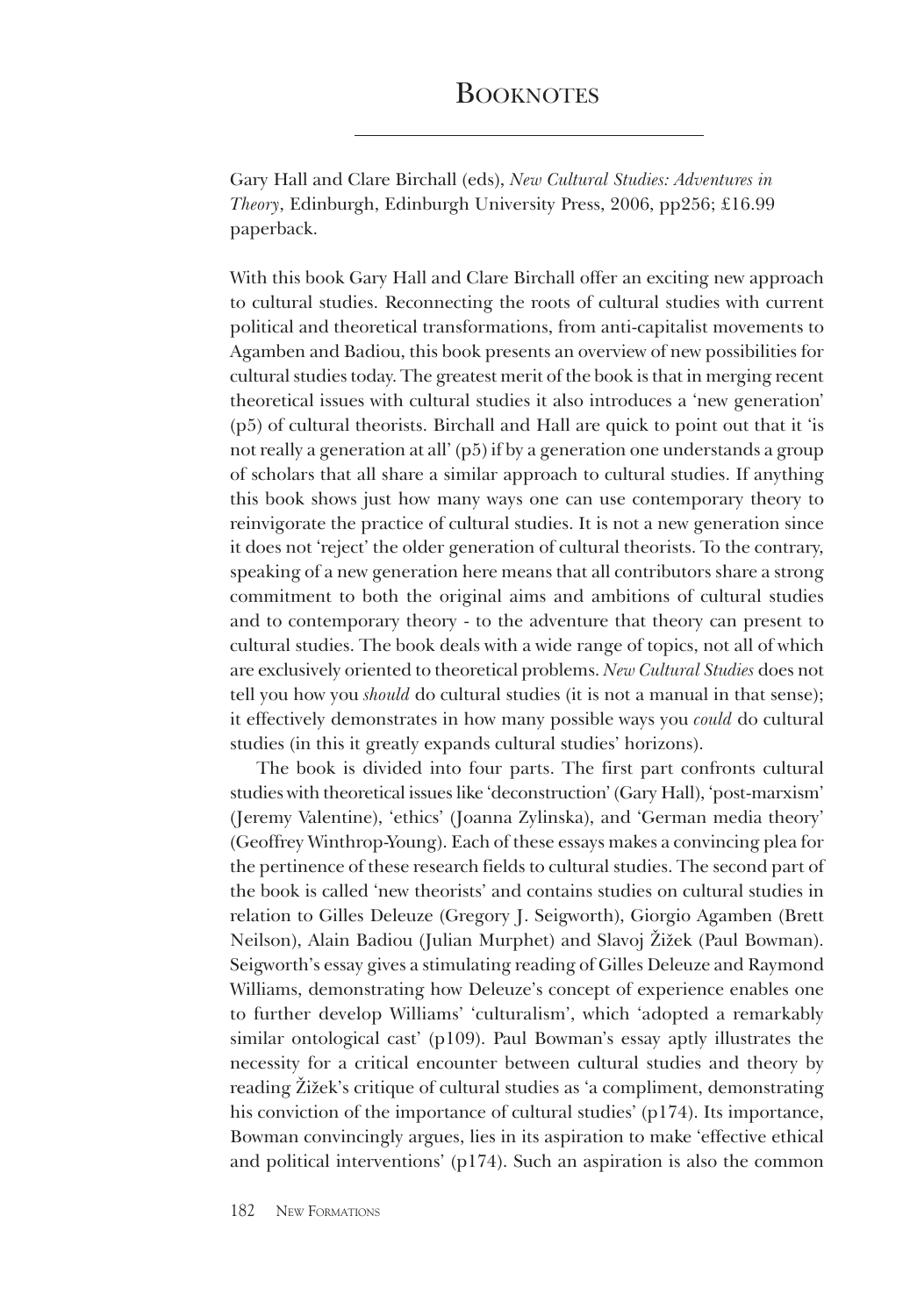denominator for the third part of the book. It engages with recent issues in the field of politics and culture, such as 'anti-capitalism' (Jeremy Gilbert), 'the transnational' (Imre Szeman), and 'new media' (Caroline Bassett). The fourth part includes essays that escape any one category; it thus truly deserves its title 'new adventures'. Here, cultural studies is brought into contact with issues like 'Rem Koolhaas' project on the city' (J. Macgregor Wise), 'posthumanities' (Neil Badmington), 'the extreme' (Dave Boothroyd) and 'the secret' (Clare Birchall).

Because of the high quality of each individual contribution as well as the consistent build-up of the book in its entirety, this book is to be highly recommended to anyone whose research touches upon cultural studies in relation to theory. Making a strong case for the vibrant state of cultural studies today, the book presents a collection of superb essays by a group of scholars whose work will be of growing importance for cultural studies in the next ten years.

#### *Bram Ieven*

Mark Sandberg, *Living Pictures, Missing Persons: Mannequins, Museums and Modernity*, Princeton and Oxford, Princeton University Press, 2003, pp330; £18.95 paperback.

Mark Sandberg's book is remarkable both in its Scandinavian focus, and in its argument about the modernity of museum spectatorship. Sandberg demonstrates how theories of identification, absence, narrative and spectatorship - developed in film theory - can be productively applied to nineteenth century museum mannequin displays and tableaux. Yet he avoids the tendency of film scholars to treat such displays as the ancestors of film. A film-oriented interest in disembodied forms of representation suggests that while the mobile gaze encouraged by these forms of display was peculiarly modern, the collection of actual physical things was not. Though he acknowledges that competition with cinema forced the closure of the Scandinavian panoptika, Sandberg argues against the view that such material displays constitute a pre-cinematic history. It was not superseded, but transformed into the immersive display practices that exist today.

The book deals with Scandinavian wax museums (Panoptika) and folk museums. Sandberg analyses the possibilities for spectatorship they enable, via a close study of journalistic, literary and visitor accounts as well as archive photographs, written guides and catalogues. The emphasis throughout is on mobility: the experiences of disorientation, displacement and migration, as well as class mobility, associated with modernity. Instead of arguing that modernity actually made everyone's experience more mobile and fragmented, he argues that this was a perception of the period, which led to a related perception of the past as both static and whole.

Sandberg links the Panoptikon's use of tableau display to its attempt to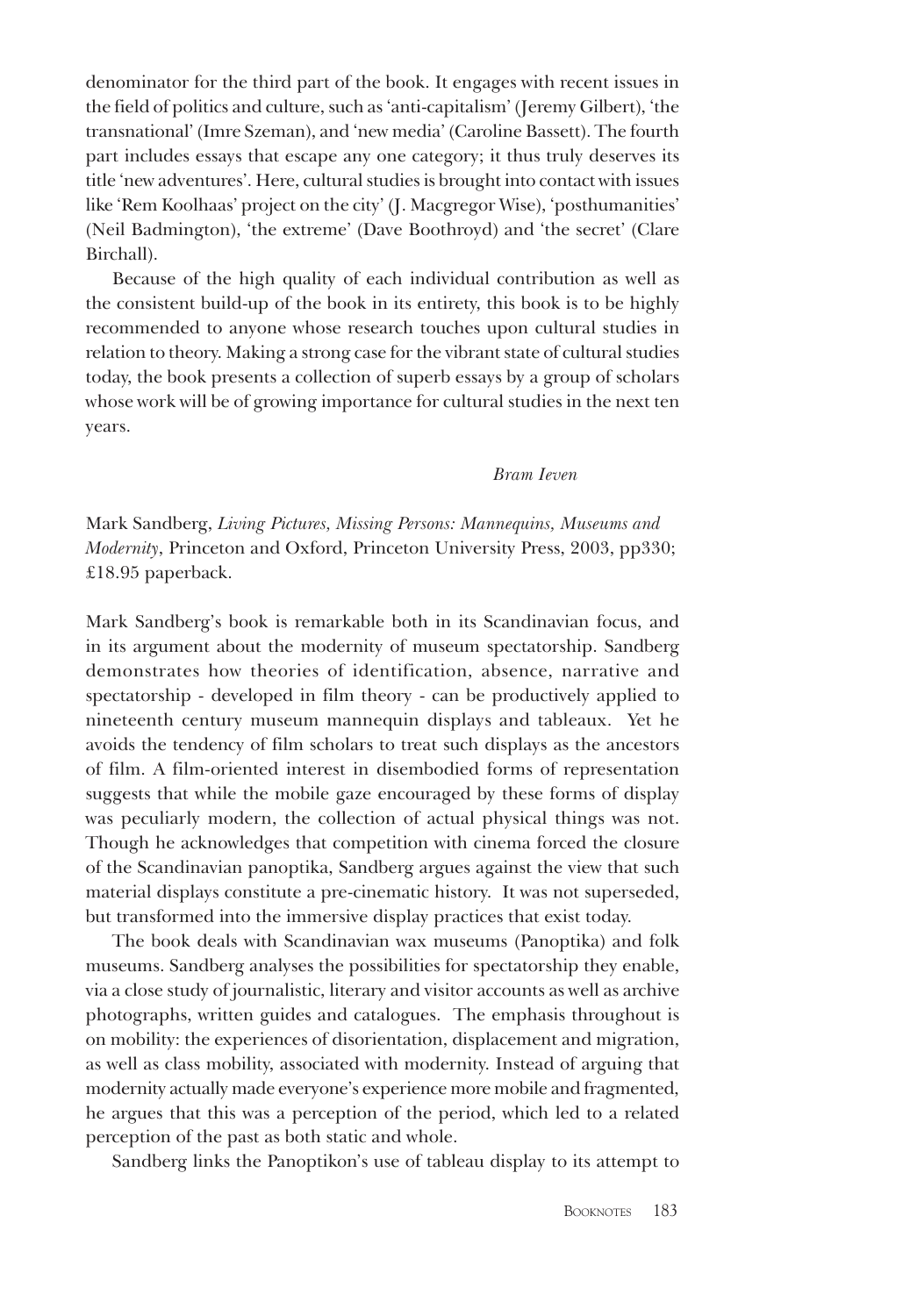establish itself as a modern and bourgeois institution. Although the waxwork did not have the circulatory mobility of recording media, it shared with them a claim to authenticity, underwritten by the presence of original collected objects. The development of the tableau form of display is an indicator of the high stakes of realism, as well as of an increasing investment in diegesis and the production of voyeuristic spectator positions, which parallels the development of narrative cinema. Through the tableau, the Scandinavian folk museums produced an impression of folk culture as whole and continuous, a vision which corresponded to images already circulating in the culture. What these museums captured in their 'living pictures' was not just Scandinavian rural culture but the touristic spectator position at the 'threshold of the traditional and the modern' (p168). The common perception that traditional culture was rapidly disappearing, Sandberg argues, was closely associated with the changed availability of folk culture as a visual spectacle. Sandberg discusses a modern nostalgia in which older notions of escape into the past combined with the modern experience of mobility. The explicit pedagogy of the folk museums was oriented toward the preservation of a disappearing Scandinavian folk culture, yet spectators also found in them specifically modern pleasures of mobility - of being both 'here' and 'there' simultaneously.

The sense of a disappearing past, which characterised nineteenth-century folk collections throughout Europe, seems to have been particularly acute in Scandinavia. This is related to the rapid and relatively belated industrialisation of Scandinavia, and the specific geography of the Scandinavian countries which rendered some rural areas remote and inaccessible for most of the nineteenth century. When the mirror mazes installed in the Stockholm and Copenhagen Panoptika evoked the disorienting experience of urban traffic, such experiences were, in these cities, more fantasy than reality. Scandinavian museum audiences were positioned on the border between old and new worlds, characterised by an 'appetite for lost coherence' as well as 'a taste for distraction' (p12). Thus, Sandberg accounts for the fact that, while wax museums and folk museums were to be found elsewhere in Europe, the development of thoroughgoing mimetic and immersive displays was peculiar to Scandinavia. While museums characteristically remove an object's usevalue, the folk museum attempted to 'resurrect' objects via the tableau, to 'consolidate' them into a coherent 'living picture'. Sandberg argues that the modern is characterised as much by its 'compensatory moves', its attempts to remake coherence, as it is by its production of incoherent sensation (p118). In folk museums, this leads to the replacement of tableaux by immersive displays in which the visitor is not a voyeur outside the scene, but enters and inhabits it.

Tableaux schooled visitors in modern spectating, teaching them proper and improper ways of engaging with the display. Sandberg shows that in the wax museums, as in early cinema, we find the satirical figure of the rube, the country bumpkin, as a lesson in how *not* to look. In the museum, as in early cinema, there is a 'powerful exclusionary logic' at work: the use of the rube